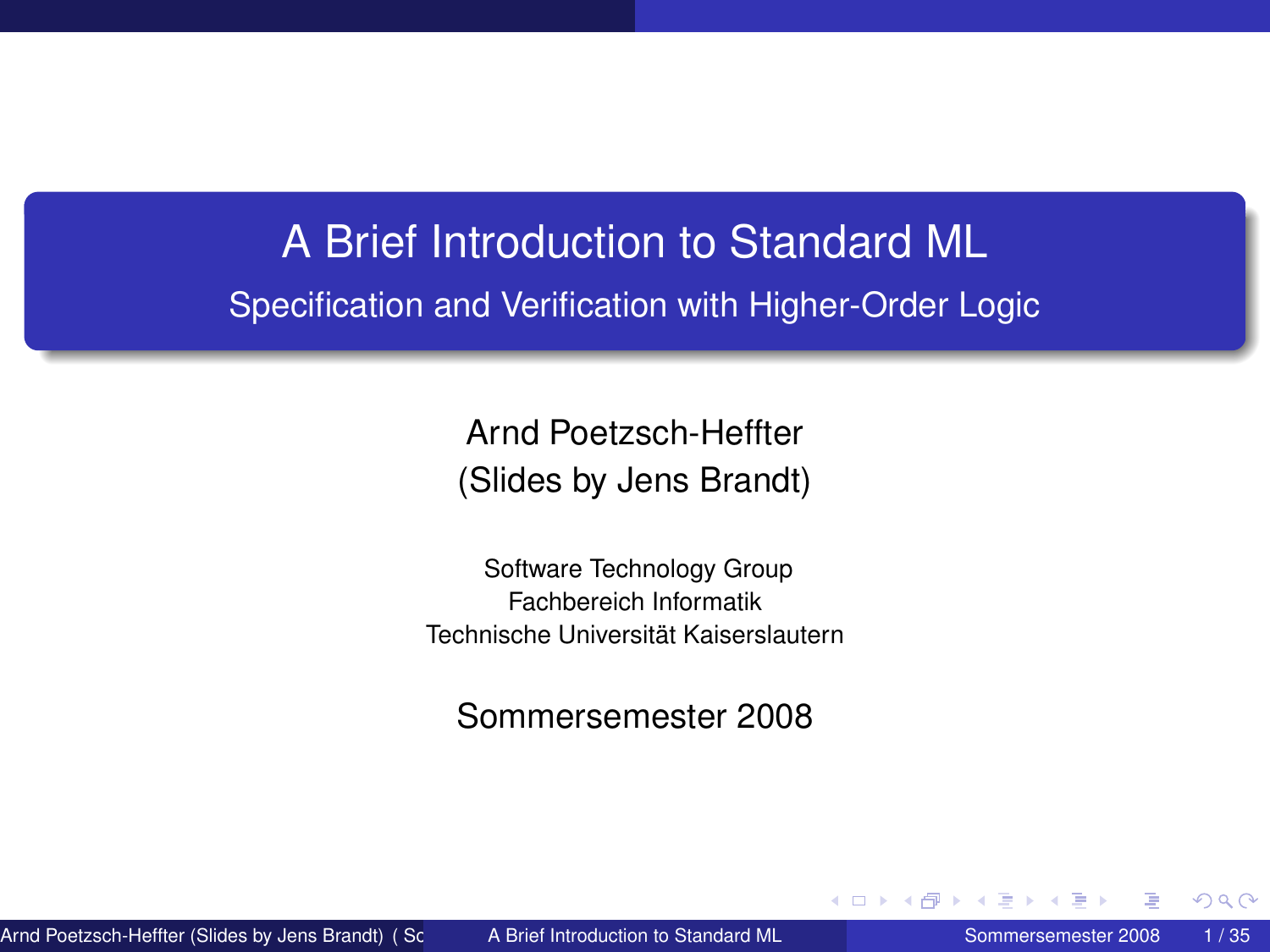### **Outline**

### **[Overview](#page-1-0)**

- **[Functional Programming](#page-2-0)**
- [Standard ML](#page-4-0)  $\bullet$

### **[Standard ML in Examples](#page-5-0)**

- [Evalutation and Bindings](#page-6-0)
- [Operations and Functions](#page-9-0)  $\bullet$
- [Standard Data Types](#page-21-0)  $\bullet$
- [Polymorphism and Type Inference](#page-28-0)  $\bullet$
- [Miscellaneous](#page-33-0)  $\begin{array}{c} \bullet \\ \bullet \end{array}$

<span id="page-1-0"></span> $\leftarrow$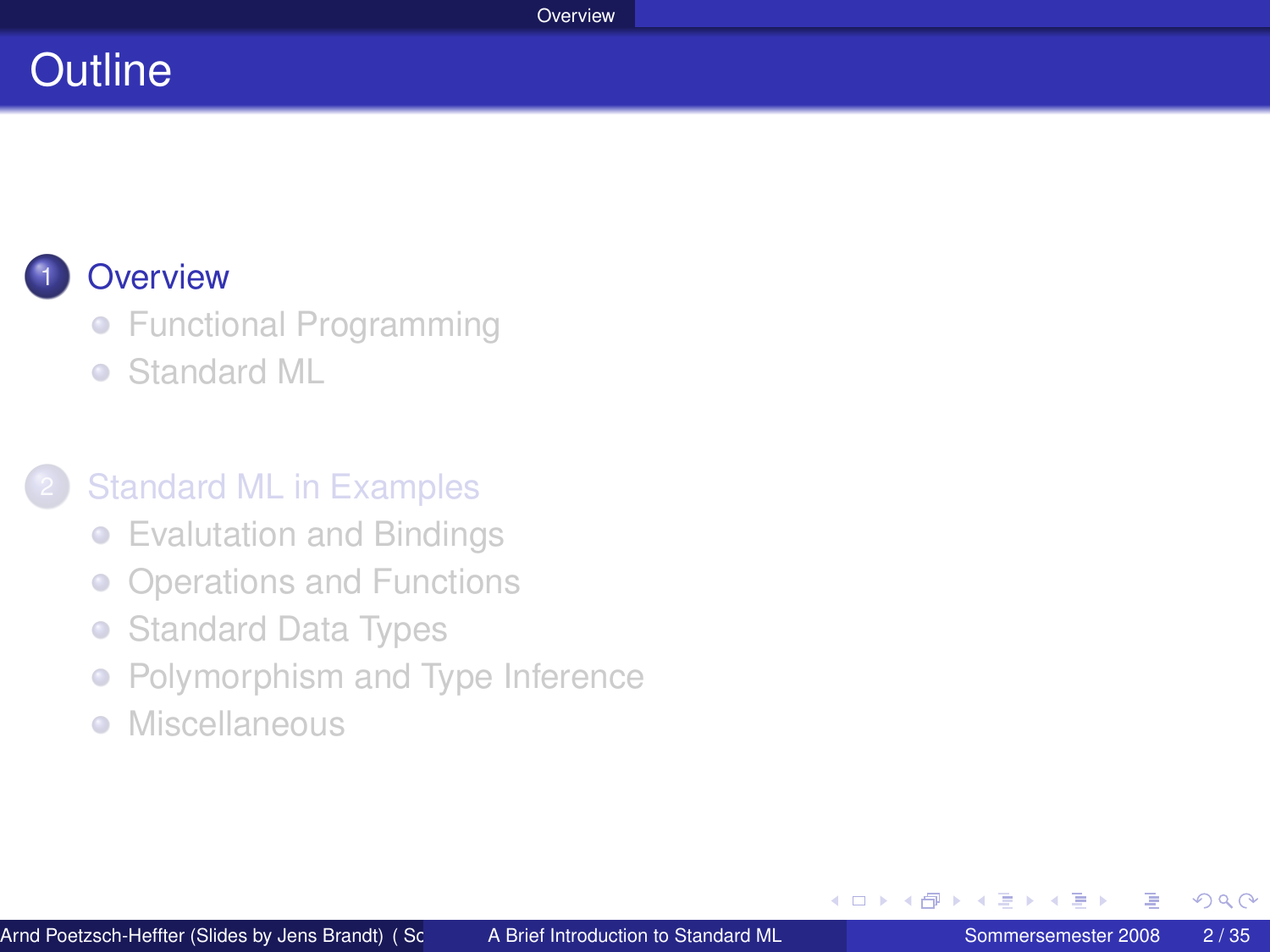### Functional Programming

#### Fact

*functional program = expression*

#### Functional Programs

- do not have
	- variables
	- assigments
	- **•** sequences
	- repetition

#### **o** instead

- let-expressions
- recursive functions
- higher-order functions

<span id="page-2-0"></span>∢ ロ ▶ ∢ 御 ▶ ∢ 重 ▶ ∢ 重 ▶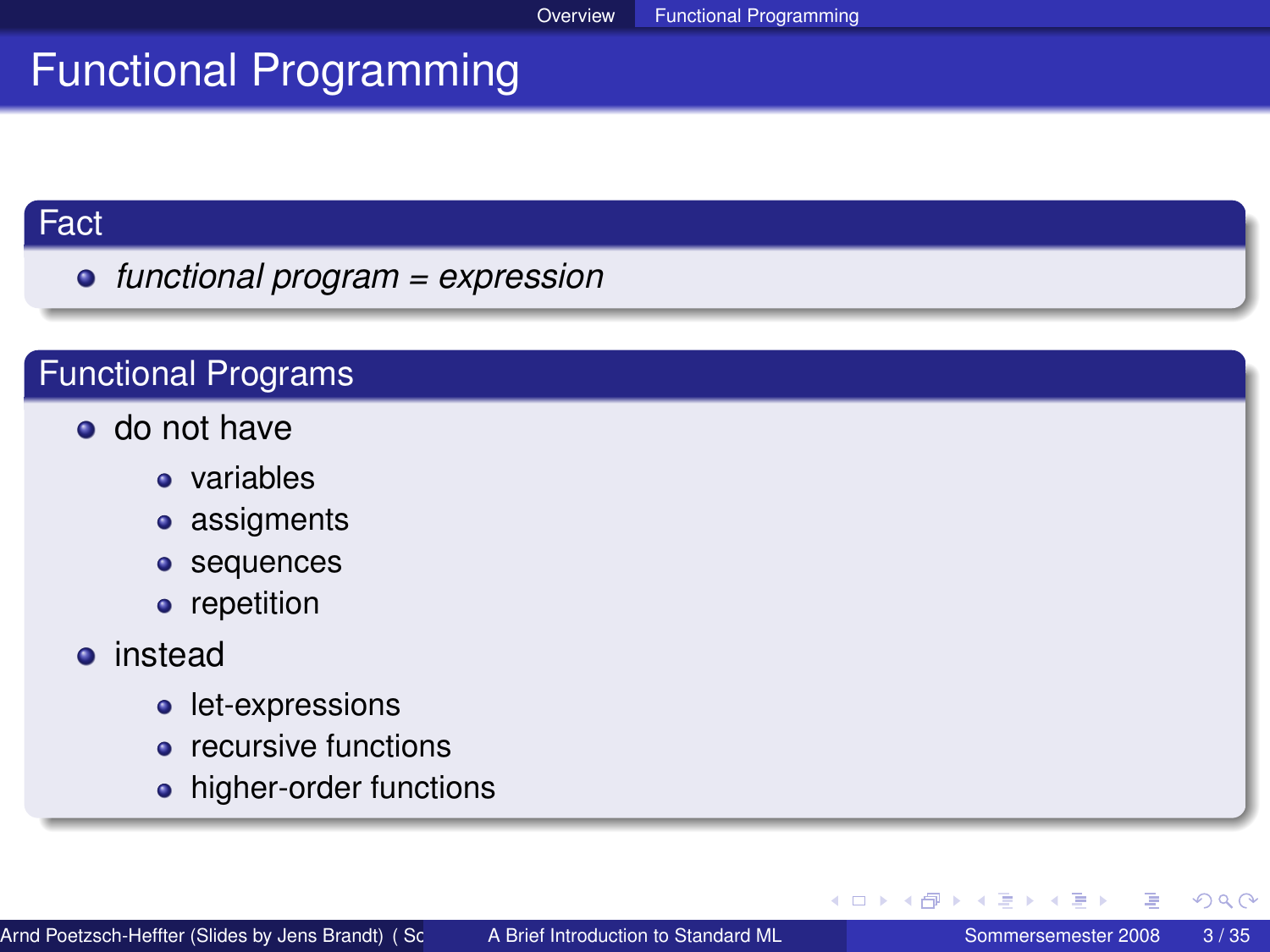### Functional Programming

### Advantages

- **o** clearer semantics
- corresponds more directly to abstract mathematical objects
- more freedom in implementation

4 0 8

 $\mathbf{p}$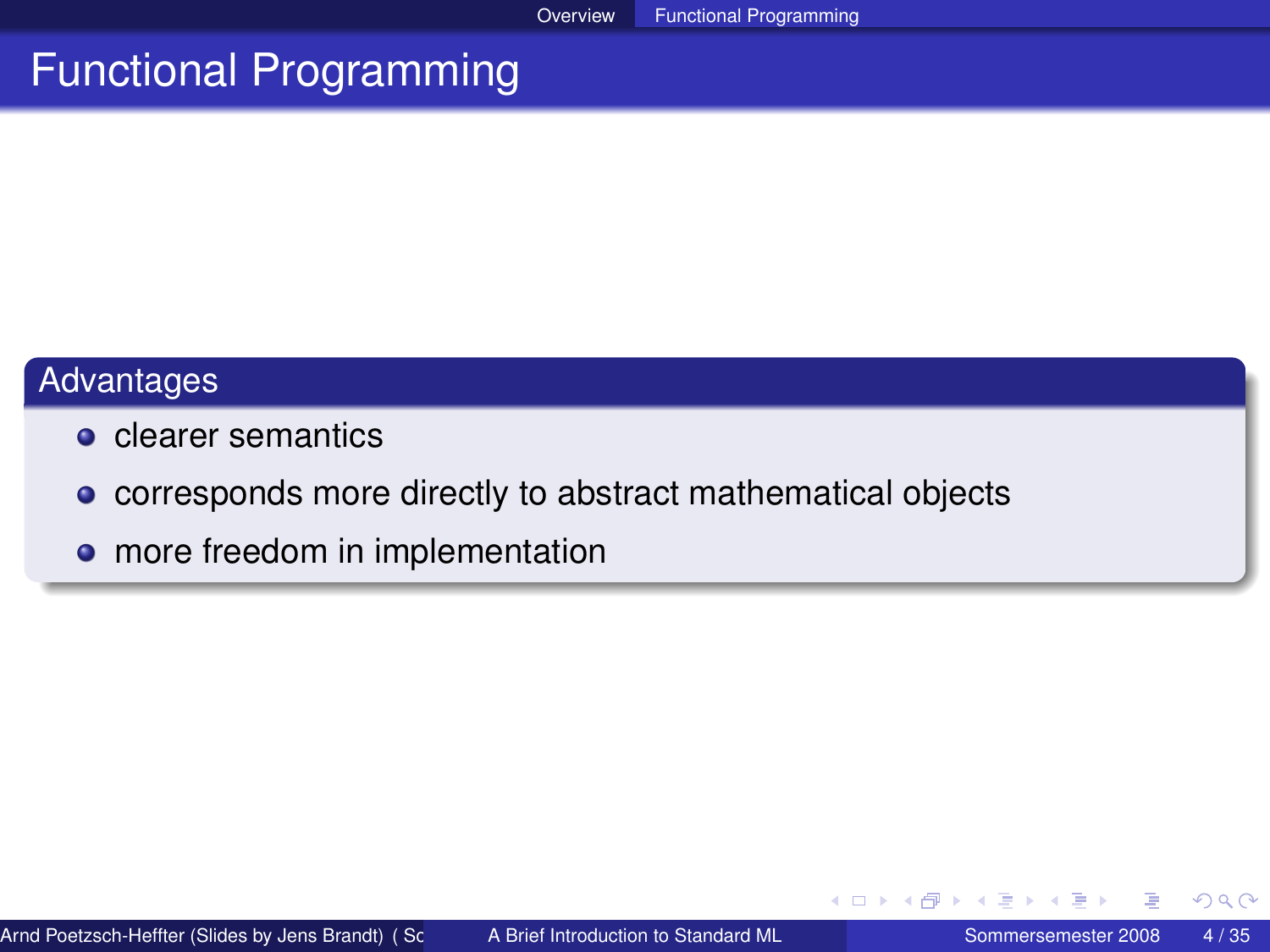Overview Standard ML

# The SML Programming Language

#### **Overview**

- functional programming language
- normally used interactively
- **•** strongly typed, with:
	- type inference
	- abstract data types
	- polymorphic types
- exception-handling mechanisms

#### **Motivation**

SML is the meta-language for the HOL theorem prover

4 0 8 4

<span id="page-4-0"></span>A + + 3 +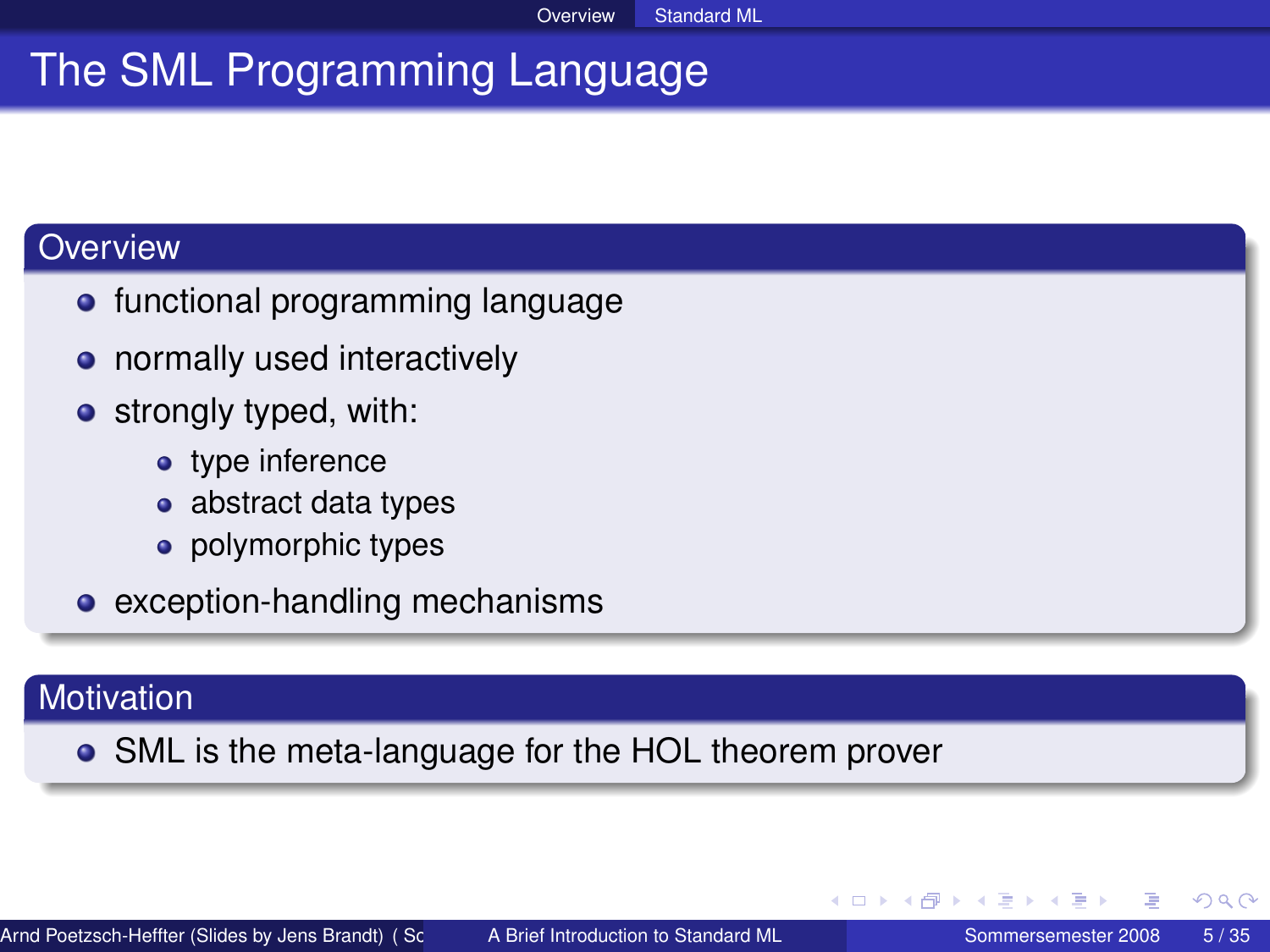# **Outline**

### **[Overview](#page-1-0)**

- **[Functional Programming](#page-2-0)**
- [Standard ML](#page-4-0)  $\bullet$

### **[Standard ML in Examples](#page-5-0)**

- [Evalutation and Bindings](#page-6-0)
- [Operations and Functions](#page-9-0)  $\bullet$
- [Standard Data Types](#page-21-0)  $\bullet$
- [Polymorphism and Type Inference](#page-28-0)  $\bullet$
- [Miscellaneous](#page-33-0)  $\begin{array}{c} \bullet \\ \bullet \end{array}$

<span id="page-5-0"></span> $\leftarrow$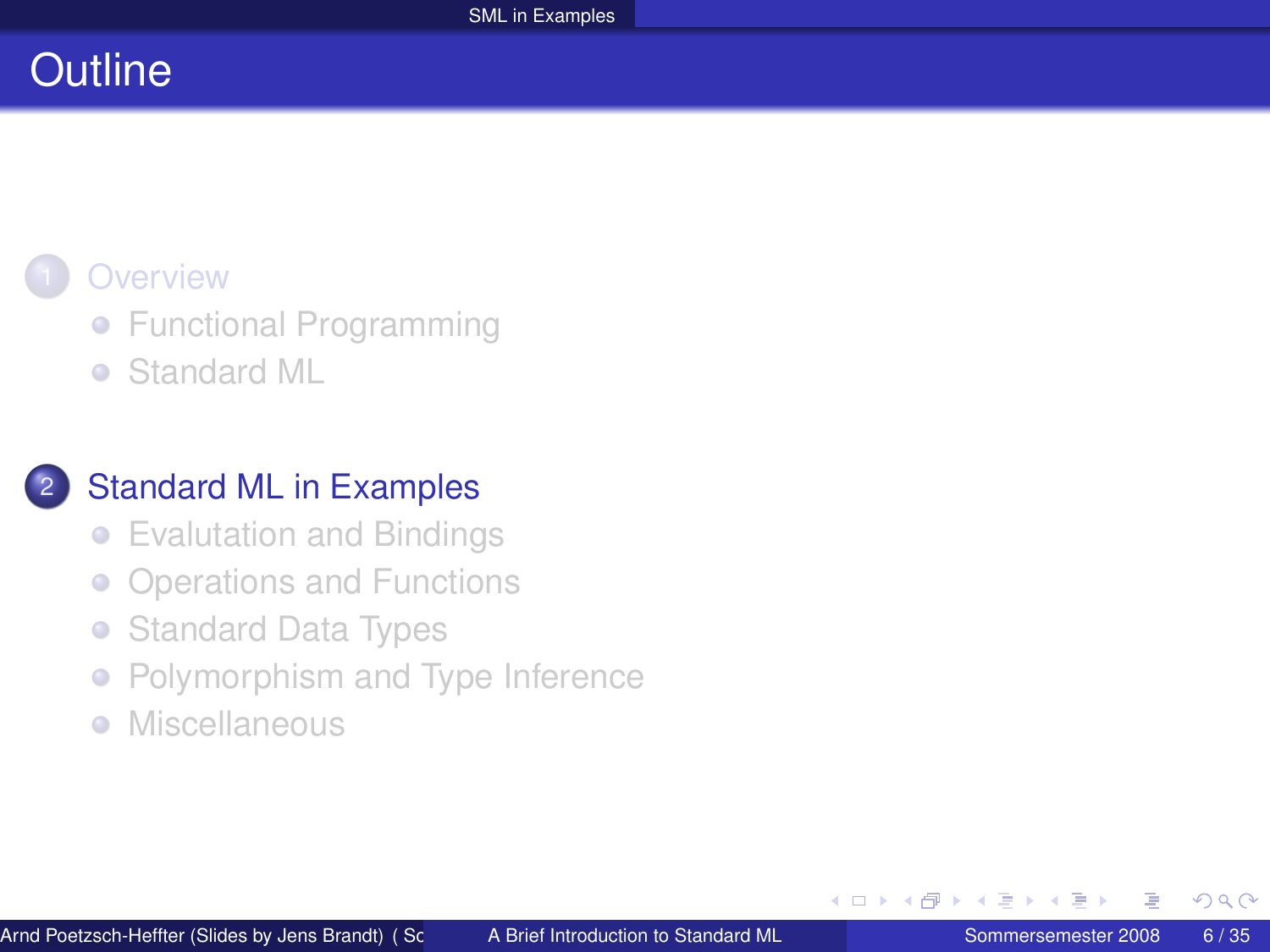## Evaluation and Bindings

### Example (Evaluation)

 $-2 + 3$ ; **val** it  $= 5$  : int  $-$  rev  $[1,2,3,4,5]$ ; **val** it =  $[5,4,3,2,1]$  : int list

### Example (Simple Bindings)

− **val** n = 8 ∗ 2 + 5; **val**  $n = 21$  : int  $- n * 2$ ; **val** it  $= 42$  : int

目

<span id="page-6-0"></span> $QQ$ 

イロト イ部 トイモ トイモト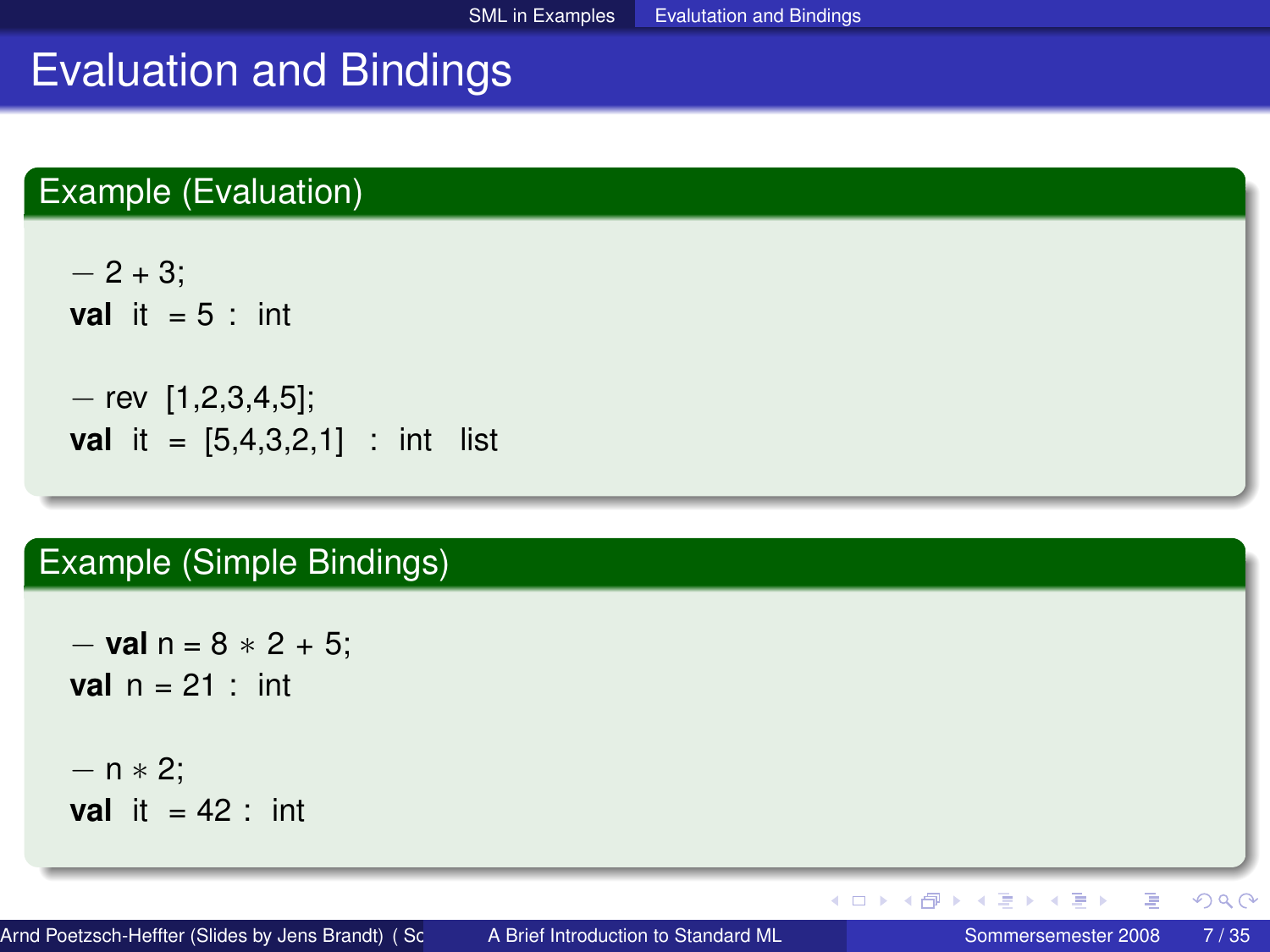# **Bindings**

### Example (Special Identifier **it**)

− it ; **val** it  $= 42$  : int

### Example (Multiple Bindings)

− **val** one = 1 **and** two = 2; **val** one  $= 1$  : int **val** two  $= 2$  : int

重

 $2Q$ 

イロト イ母 トイヨ トイヨ ト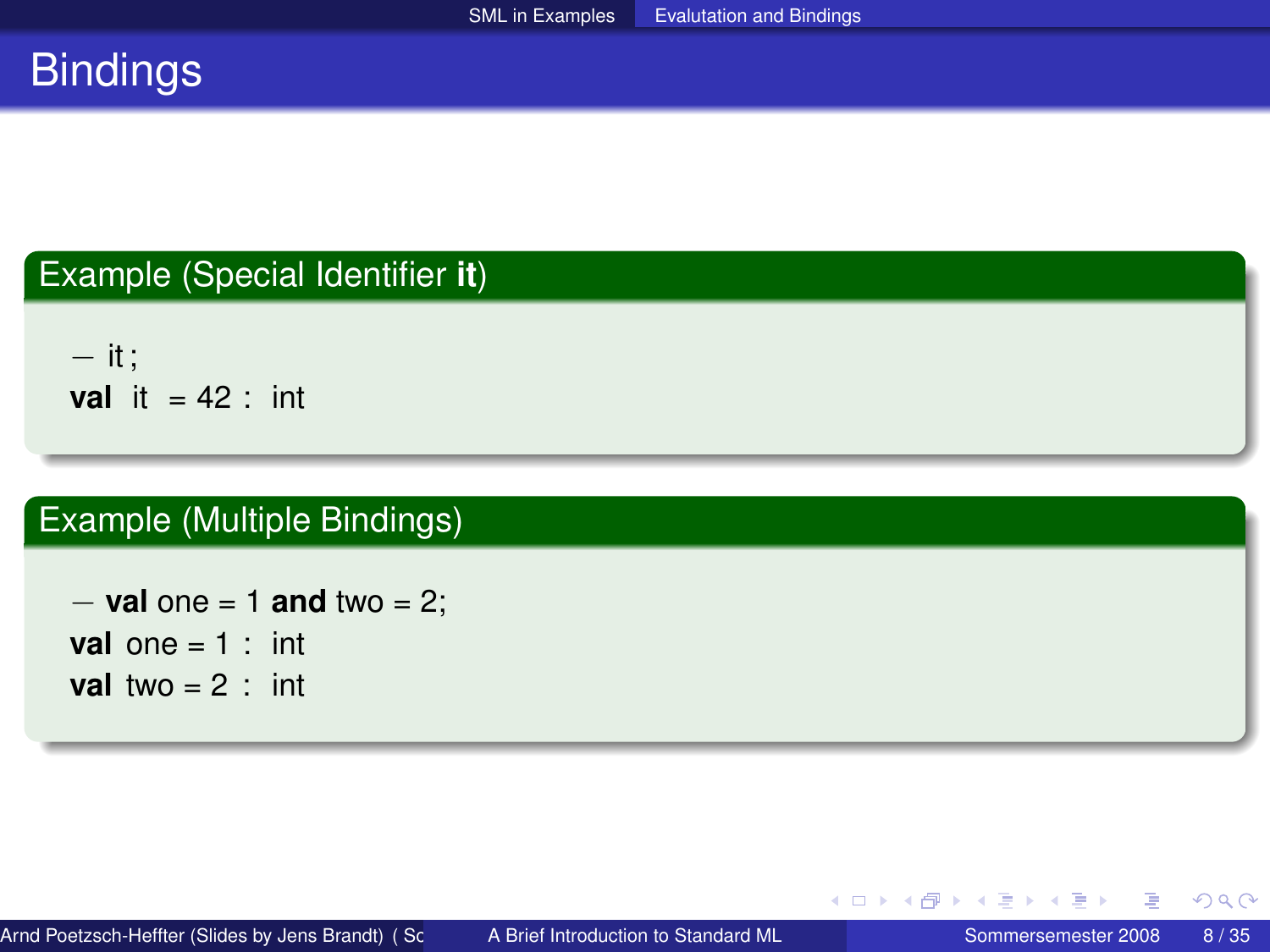### Local Bindings

### Example (Simple Local Binding)

```
− val n = 0;
val n = 0 : int
− let val n = 12 in n div 6 end;
val it = 2 : int
− n;
val it = 0 : int
```
### Example (Multiple Local Bindings)

```
− let val n = 5 val m = 6 in n + m end;
val it = 11 : int
```
Arnd Poetzsch-Heffter (Slides by Jens Brandt) (Sc and A Brief Introduction to Standard ML Sommersemester 2008 9/35

E

 $2Q$ 

イロト (個) (注) (注)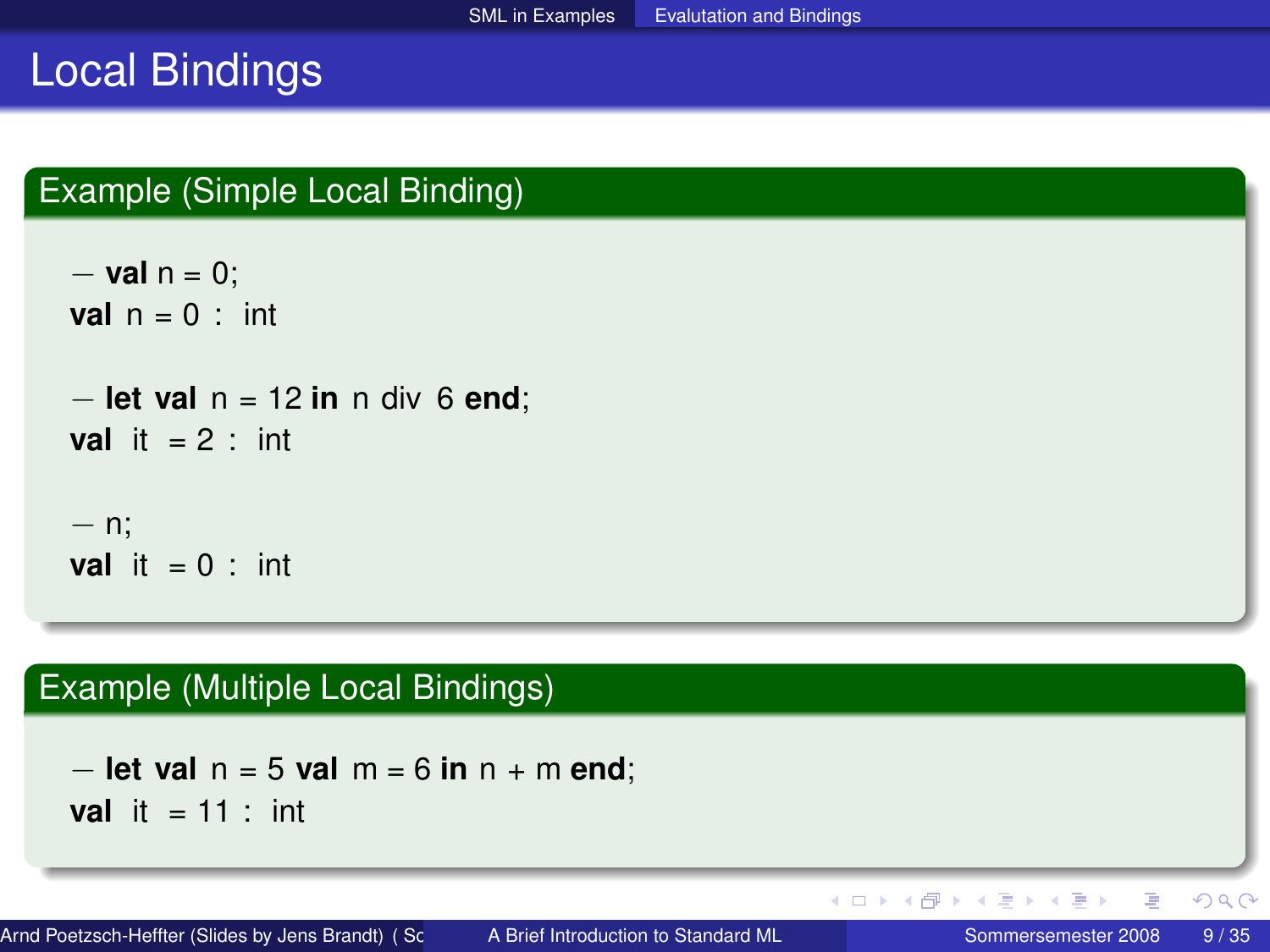### Booleans

#### Example (Operations)

```
− val b1 = true and b2 = false;
val b1 = true : bool
val b2 = false : bool
-1 = (1 + 1);val it = false : bool
− not (b1 orelse b2);
val it = false : bool
− (7 < 3) andalso (false orelse 2 > 0);
val it = false : bool
```
<span id="page-9-0"></span>∢ ロ ▶ ∢ 御 ▶ ∢ 重 ▶ ∢ 重 ▶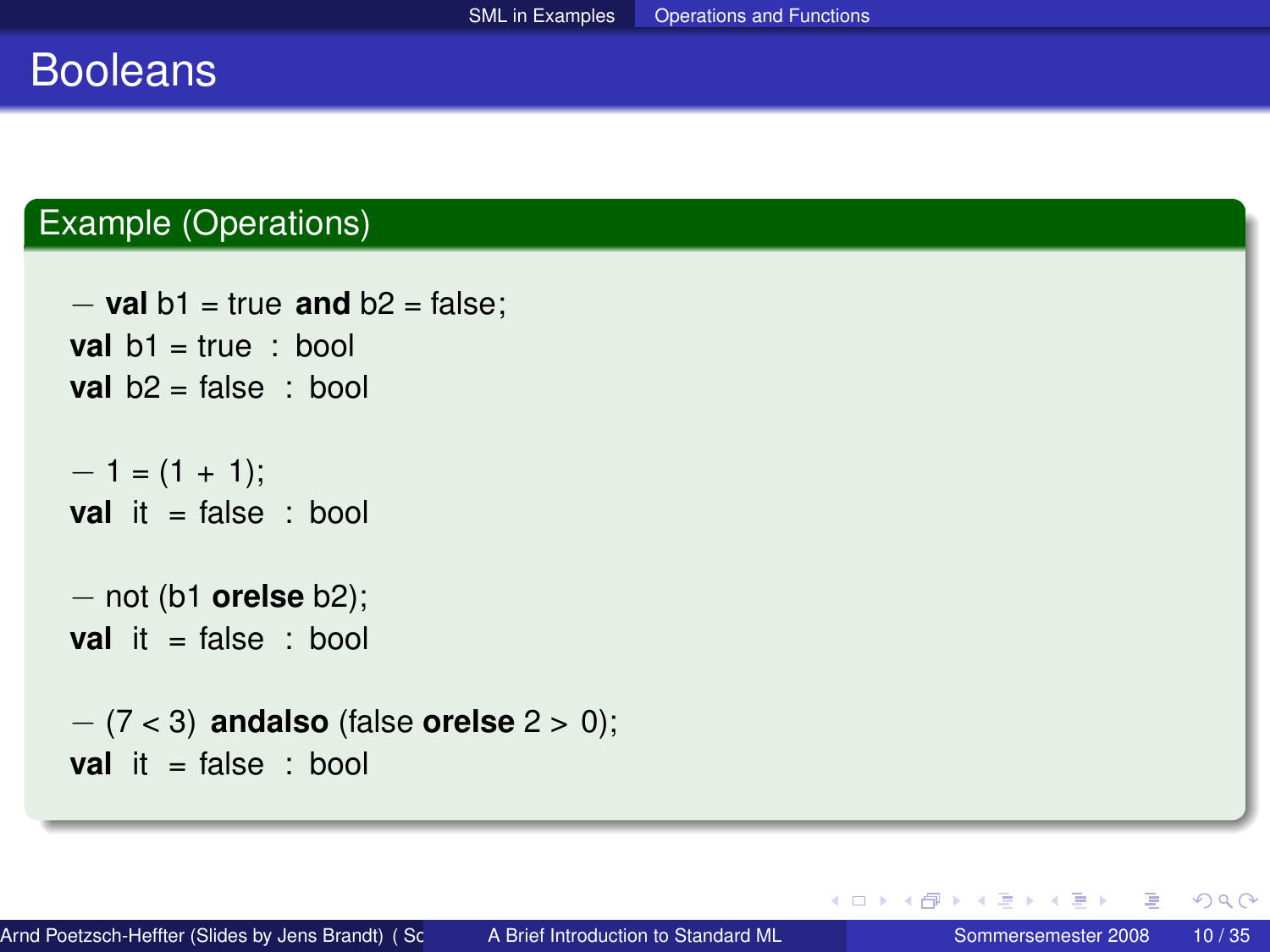

### Example (Operations)

```
− val n = 2 + (3 ∗ 4);
val n = 14 : int
− val n = (10 div 2) − 7;
val n = \sim 2 : int
```
重

 $2Q$ 

イロト イ御 トイヨ トイヨ トー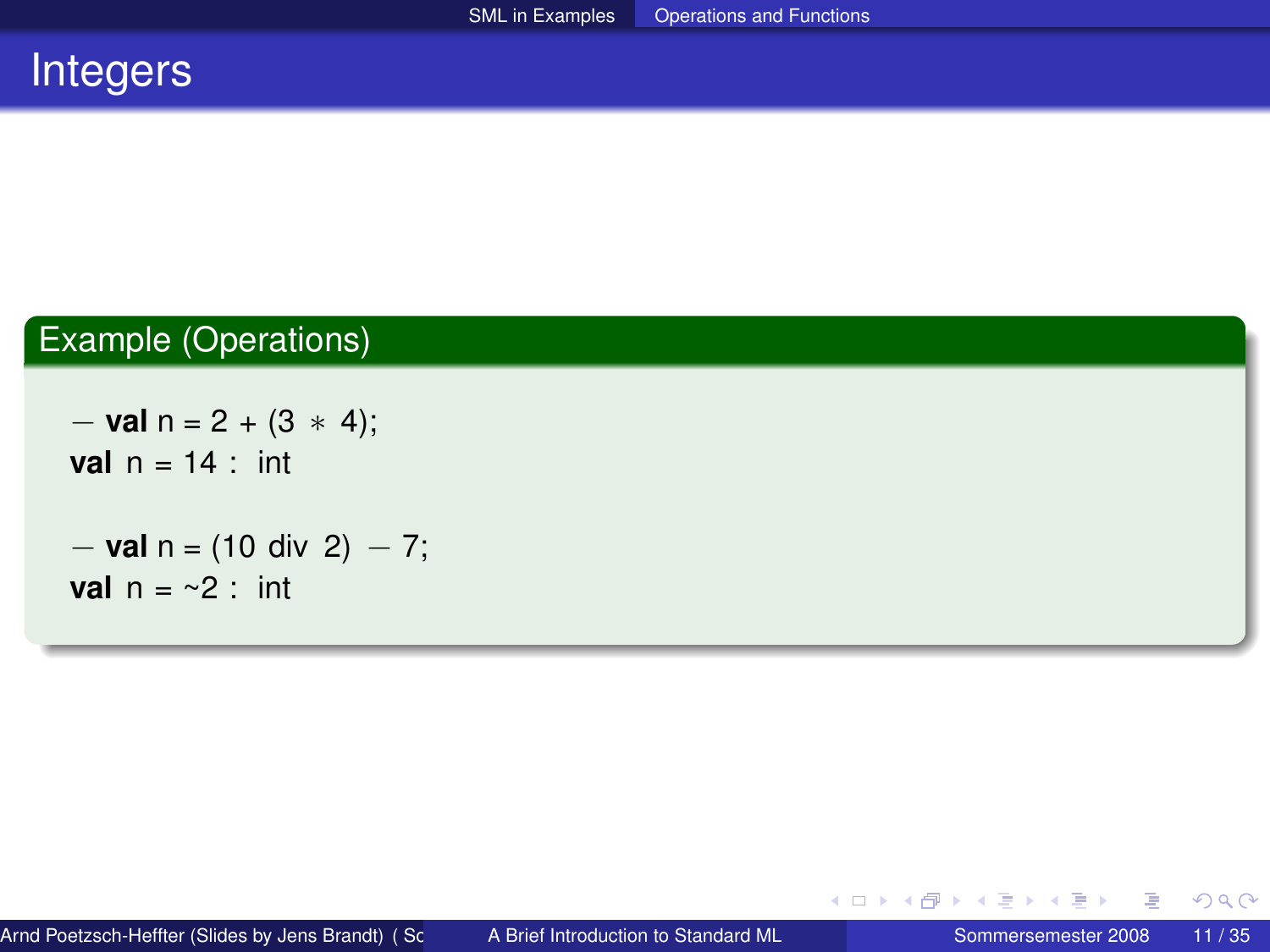# Applying Functions

### General Rules

- type of functions from  $\sigma_1$  to  $\sigma_2$  is  $\sigma_1 \rightarrow \sigma_2$
- application *f x* applies function *f* to argument *x*
- call-by-value (obvious!)
- left associative: *m n o*  $p = (((m \ n)o)p)$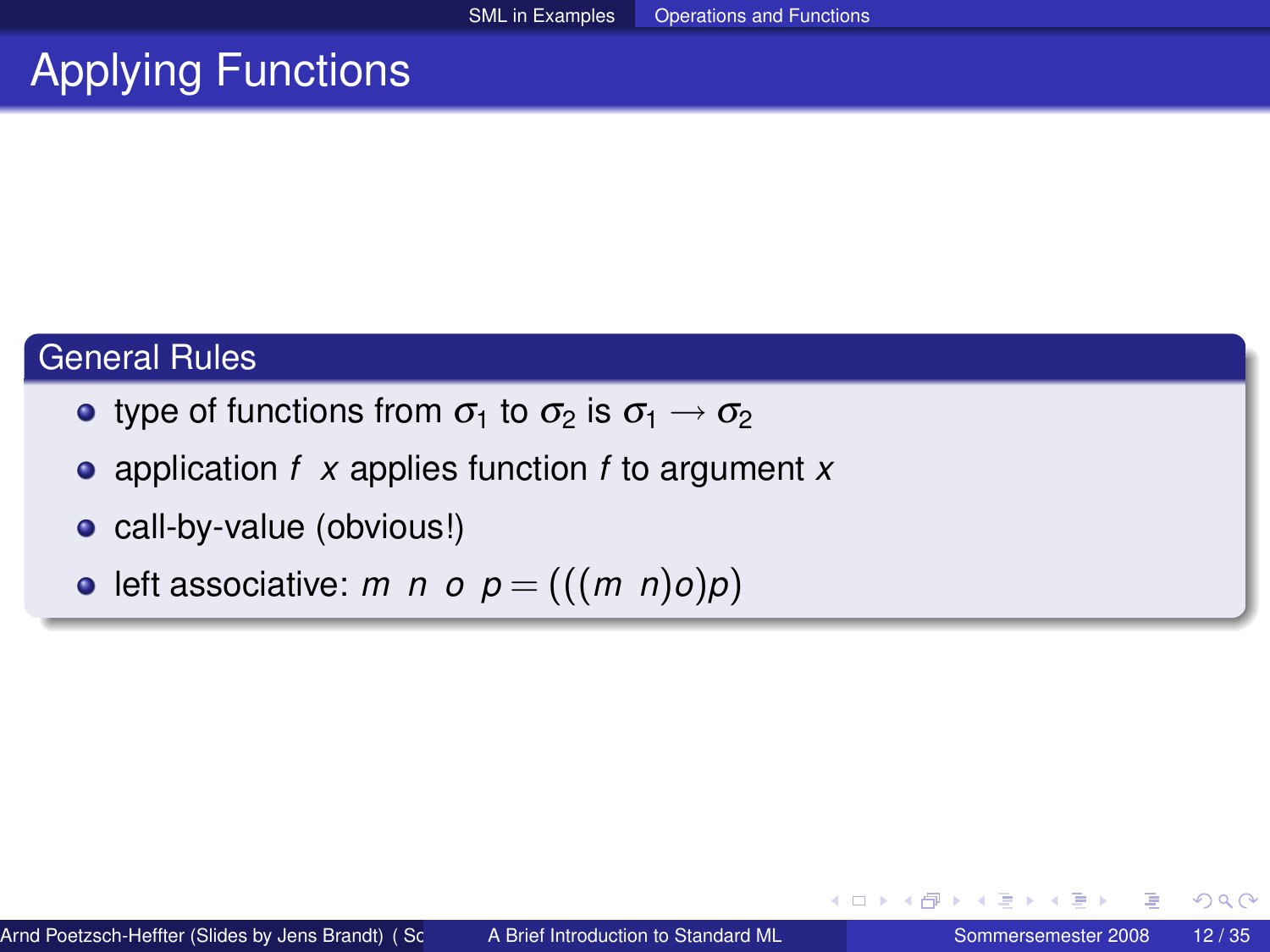# Defining Functions

### Example (One Argument)

− **fun** f n = n + 2; **val**  $f = fn$  : int −> int − f 22; **val** it  $= 24$  : int

#### Example (Two or More Arguments)

 $-$  **fun** plus n (m:int) =  $n + m$ ; **val** plus =  $\tan$  : int  $\rightarrow$  int  $\rightarrow$  int − plus 2 3; **val** it  $= 5$  : int

重  $QQ$ 

イロト (個) (注) (注)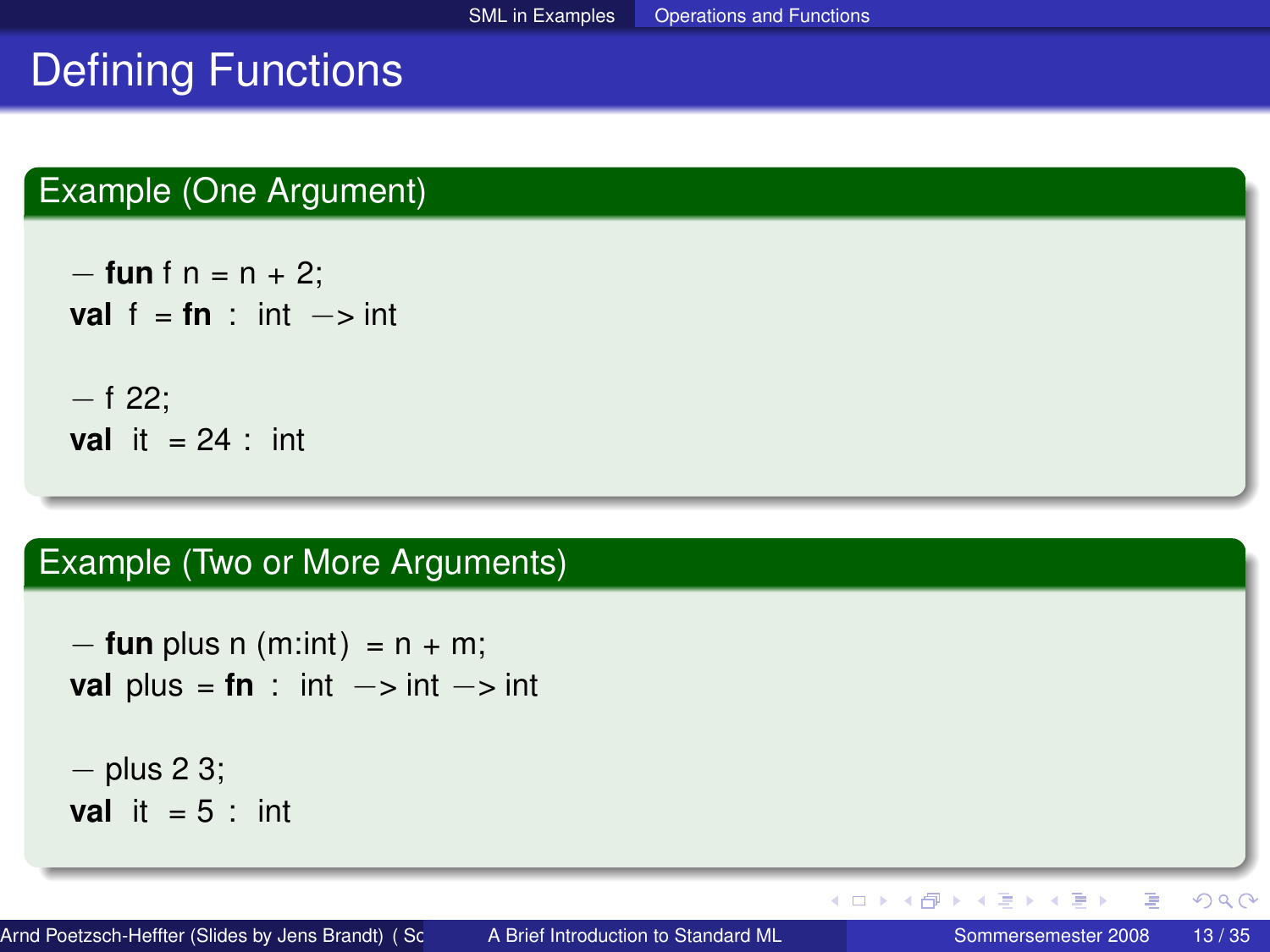# **Currying**

### Example (Curried Addition)

```
- fun plus n (m:int) = n + m;
val plus = \tan : int \rightarrow int \rightarrow int
− plus 1 2;
val it = 3 : int
```
#### Example (Partial Application)

```
− val inc = plus 1;
val inc = f_n : int \rightarrow int
− inc 7;
val it = 8 : int
```
目

 $QQ$ 

イロト イ母 トイヨ トイヨ ト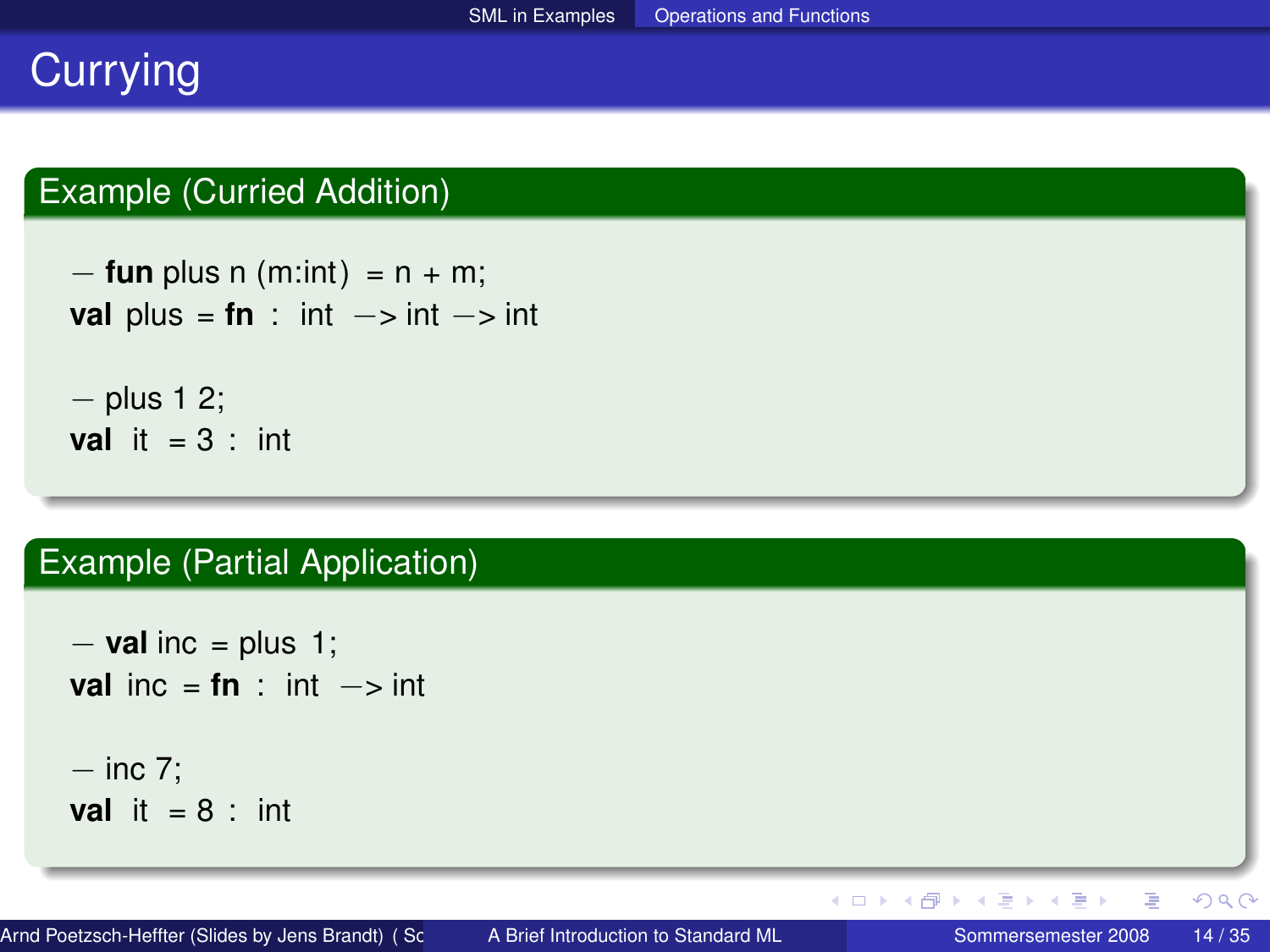# Higher-Order Functions

#### Example (Higher-Order Functions)

```
− fun foo f n = ( f (n+1)) div 2 ;
val foo = fn : ( int \rightarrow int) \rightarrow int \rightarrow int
- foo inc 3;
val it = 2 : int
```
イロト イ母 トイヨ トイヨト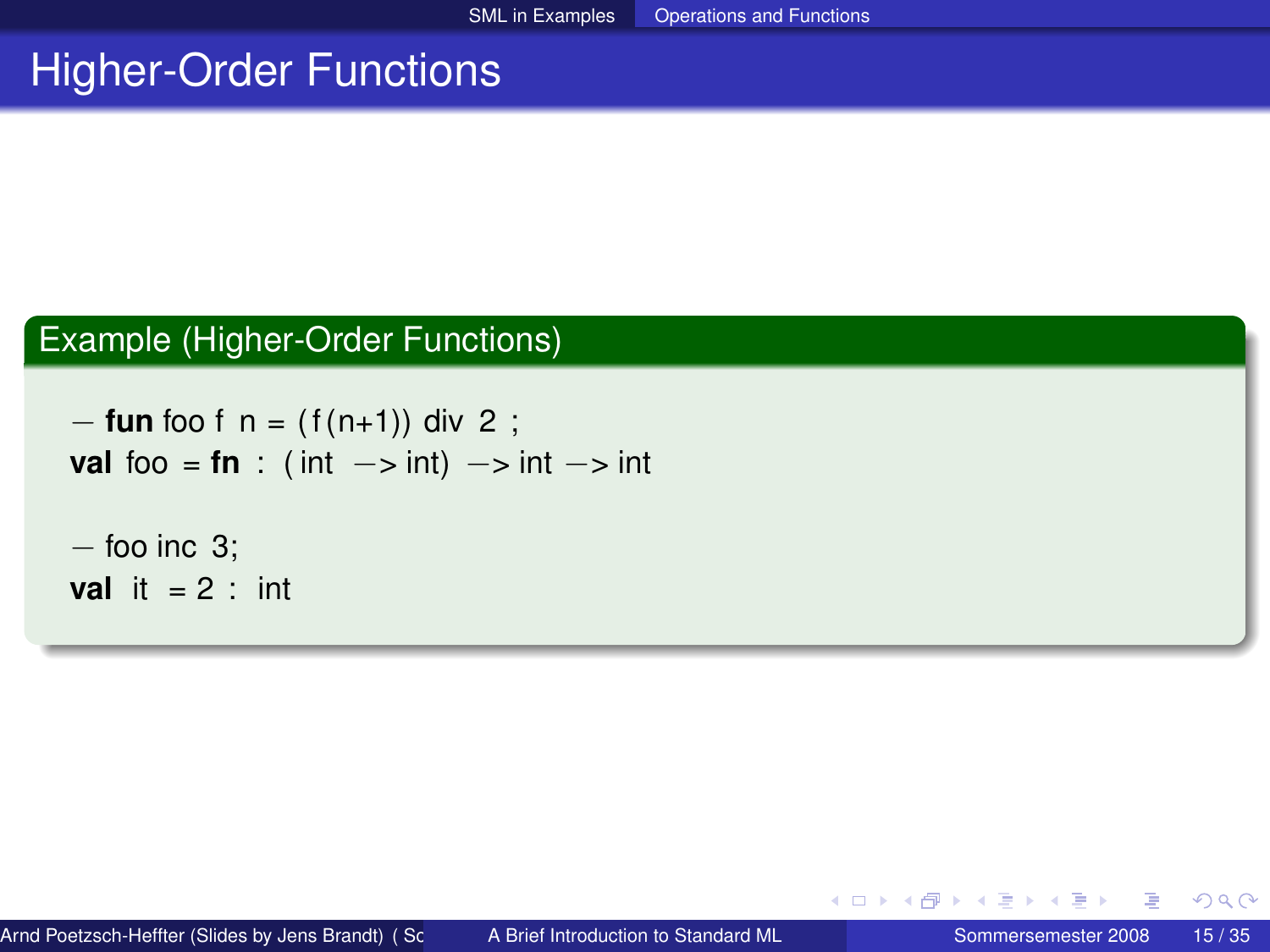### Recursive Functions

#### Example (Defining Recursive Functions)

```
− fun f n = if (n=0) then 1 else n ∗ f (n−1);
val f = fn : int \rightarrow int
- f 3:
val it = 6 : int
− fun member x [] = false |
      member x (h::t) = (x=h) orelse (member x t);
val member = fn : "a −> "a list −> bool
− member 3 [1,2,3,4];
```
**val** it = true : bool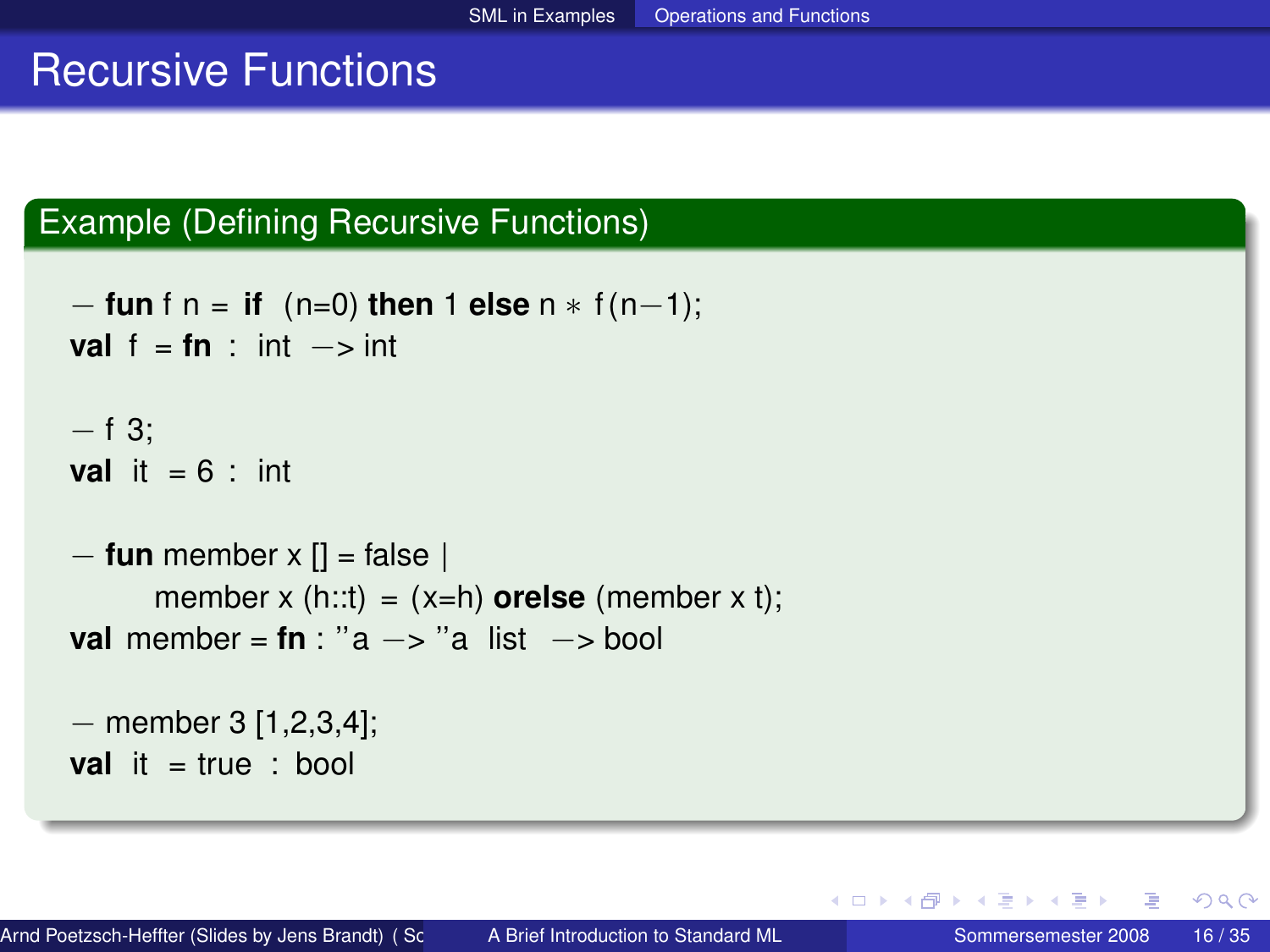### Lambda Abstractions

### Example (The Increment Function)

```
− fn x=> x + 1;
val it = f_n : int \rightarrow int
− (fn x=> x + 1) 2;
val it = 3 : int
```
 $QQ$ 

**K ロ ト K 伊 ト K ヨ ト**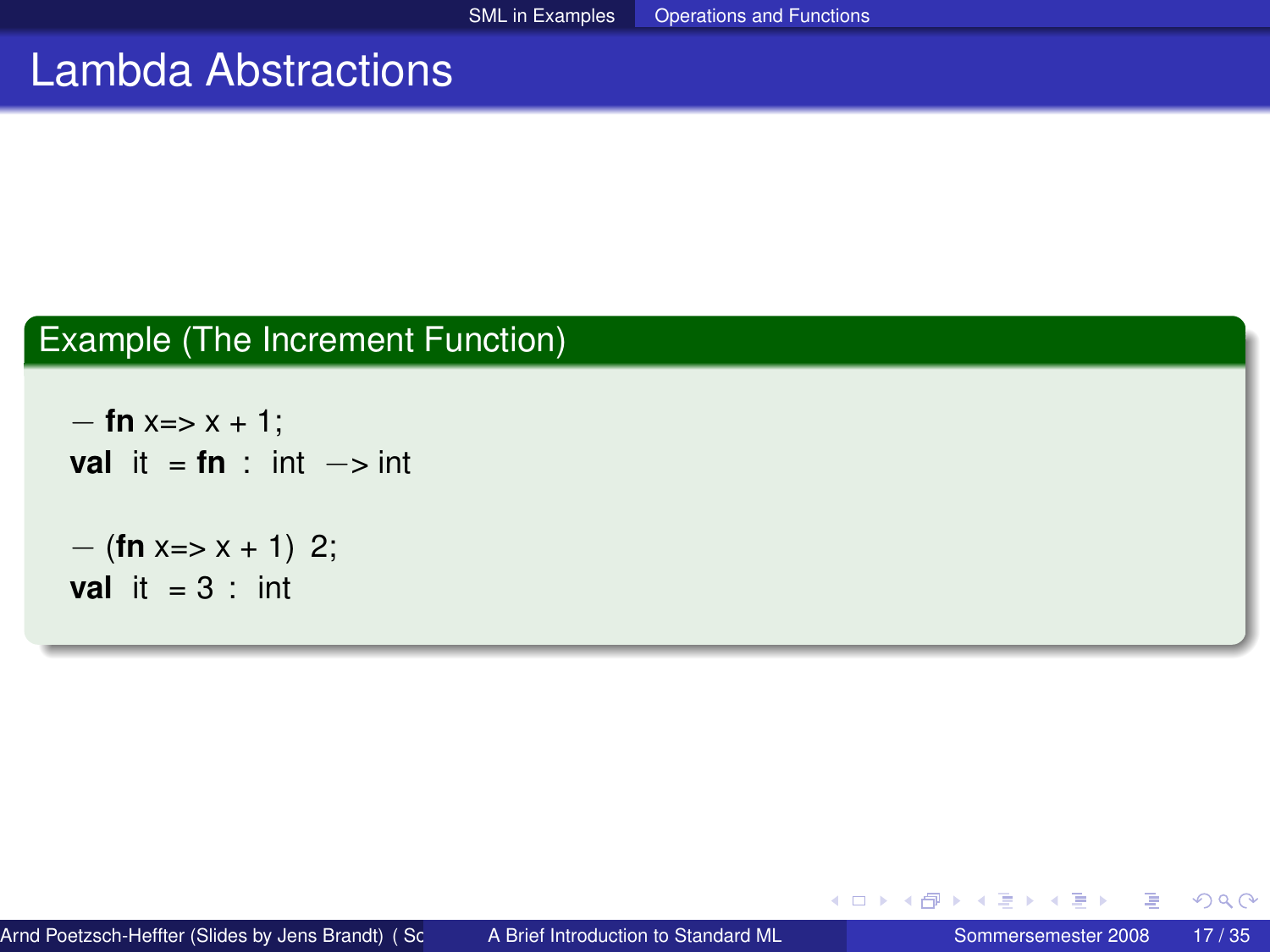### Lambda Abstractions

#### Example (Curried Multiplication)

```
− fn x=> fn y=> x ∗ (y: int );
val it = f_n int \rightarrow int \rightarrow int
```

```
− val double = (fn x=> fn y=> x ∗ (y: int )) 2;
val double = f<b>n</b> : int \rightarrow int
```

```
− double 22;
val it = 44 : int
```
イヨト

∢ □ ▶ ∢ 何 ▶ ∢ ∃ ▶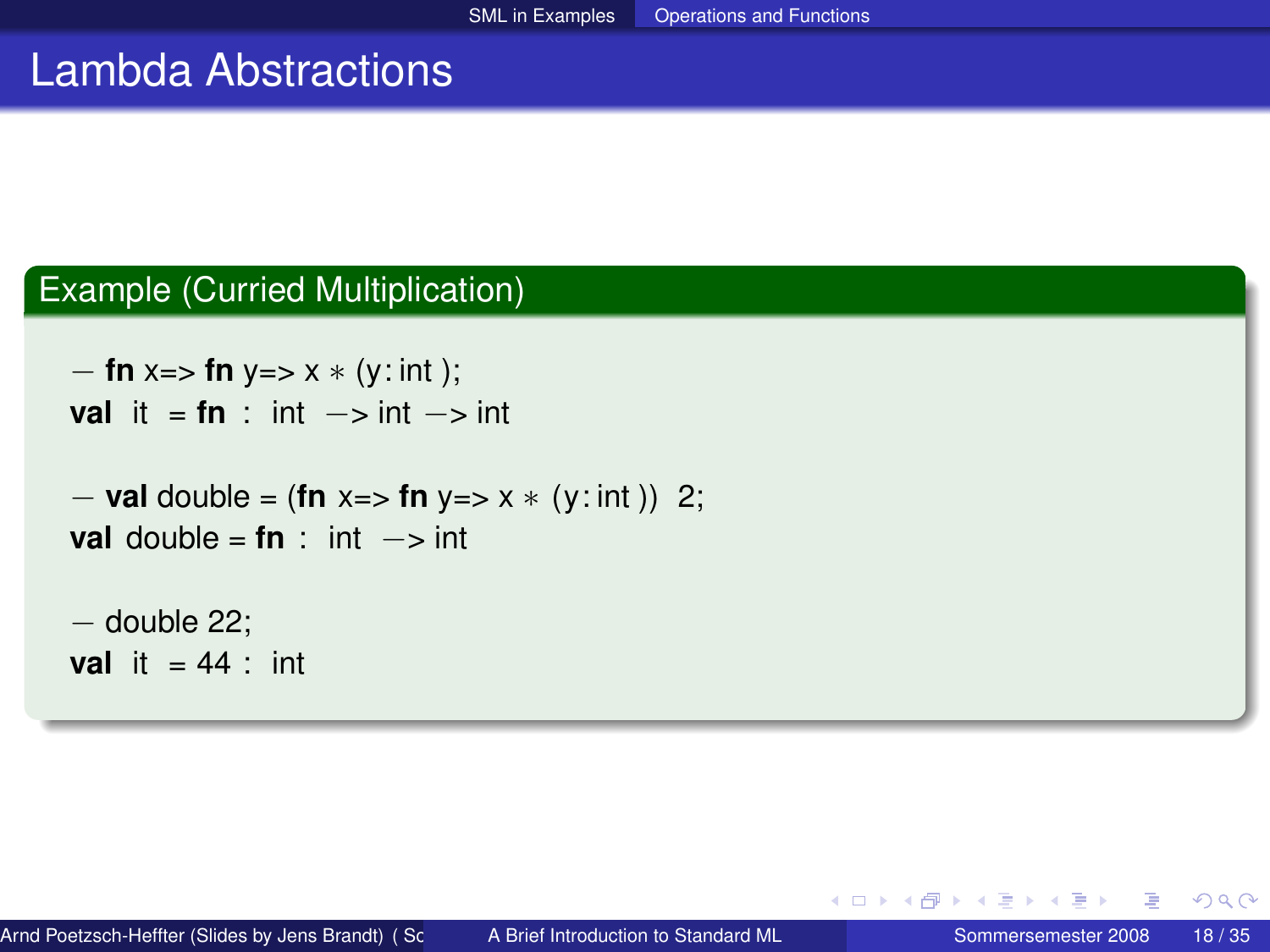### Clausal Definitions

### Example (Fibonacci)

**fun** fib  $0 = 1$  $fib 1 = 1$  $\text{fib } n = \text{fib } (n-1) + \text{fib } (n-2);$ 

 $2Q$ 

イロト (個) (注) (注)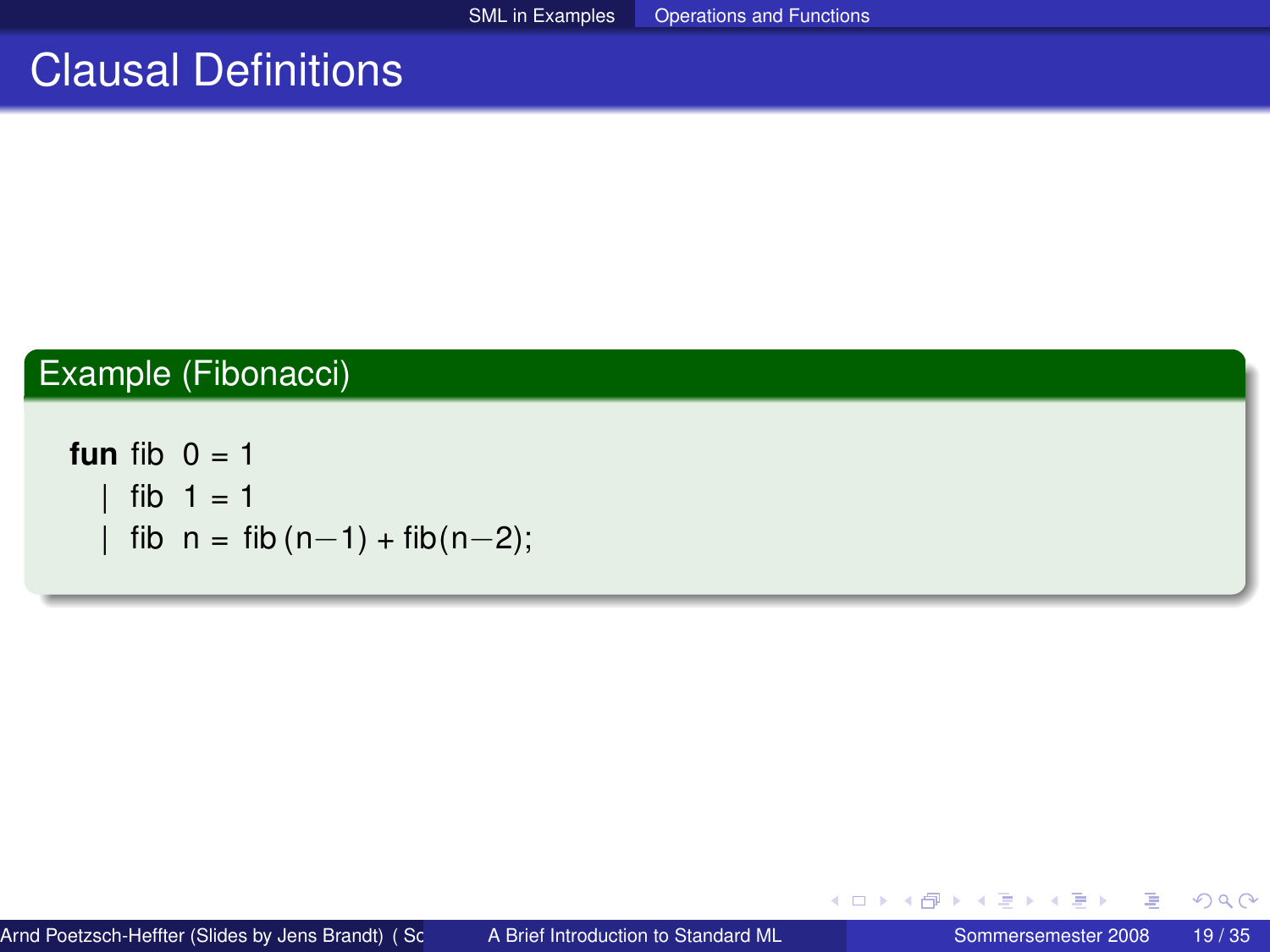# **Exceptions**

### Example (Failure)

− hd []; uncaught **exception** Hd

− 1 div 0; uncaught **exception** Div

扂

 $2Q$ 

イロト (個) (注) (注)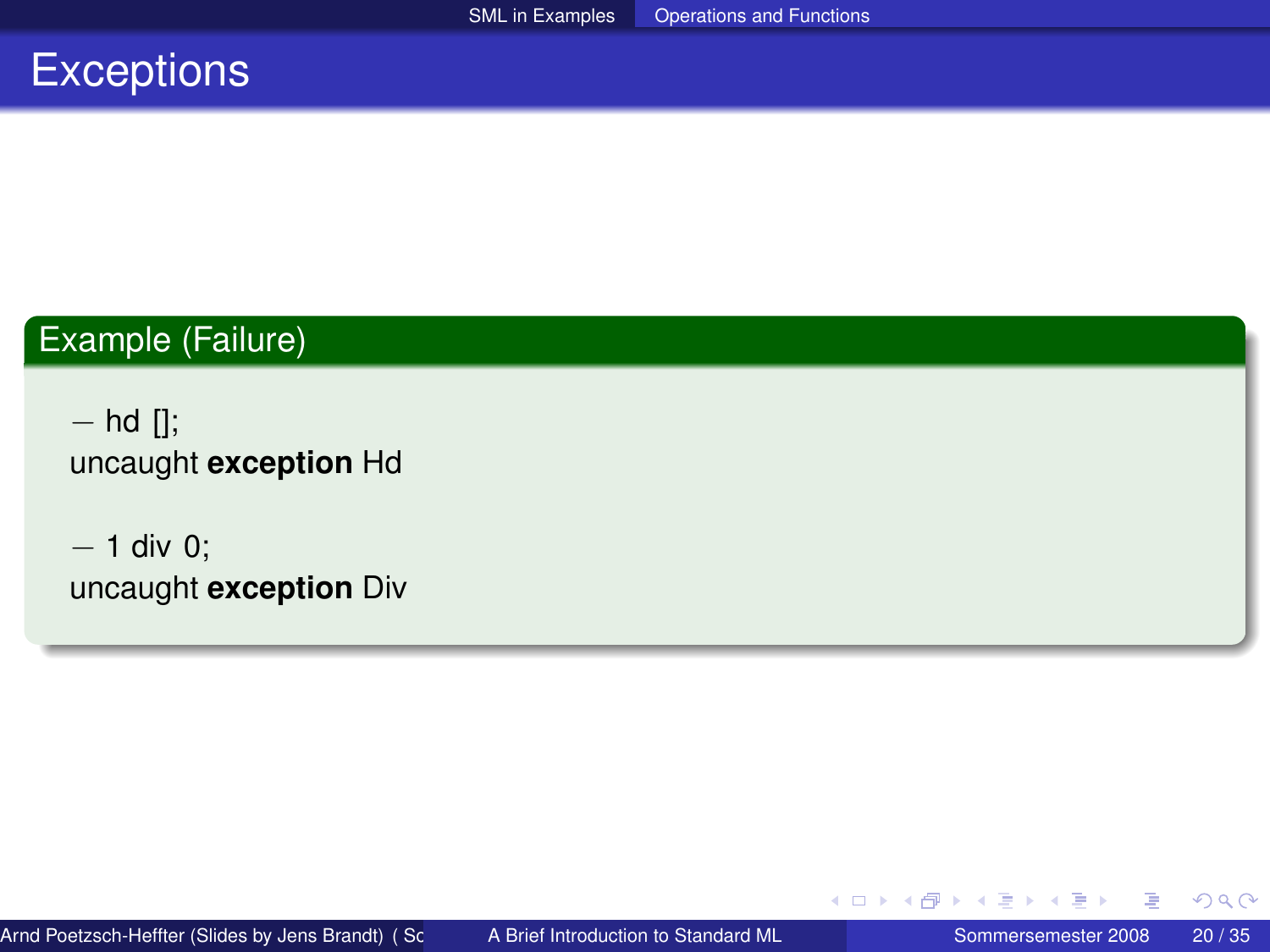# User-Defined Exceptions

### Example (Explicitly Generating Failure)

```
− exception negative_argument_to_fact;
exception negative argument to fact
```

```
− fun fact n = if (n<0) then raise negative_argument_to_fact
                       else if (n=0) then 1 else n ∗ fact (n−1);
```

```
val fact = \tan : int \rightarrow int
```

```
- fact (~1);
uncaught exception negative_argument_to_fact
```
### Example (Exception Handling)

```
-(\text{fact}(\sim 1)) handle negative argument to fact => 0;
val it = 0 : int
```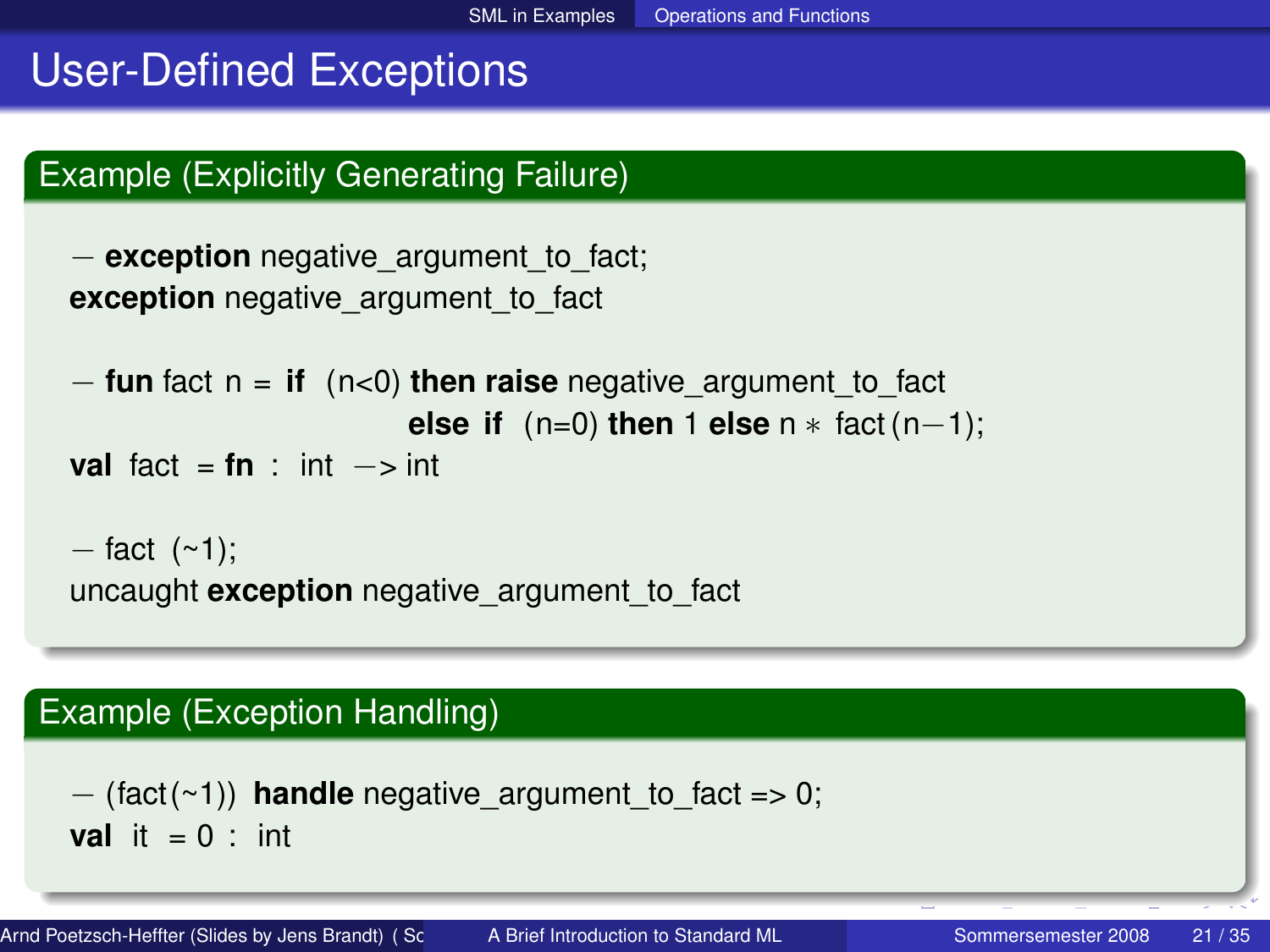### Example (Unit)

 $-$  (); **val** it =  $()$  : unit

```
− close_theory;
val it = f_n : unit \rightarrow unit
```
目

イロト イ部 トイモ トイモト

<span id="page-21-0"></span> $299$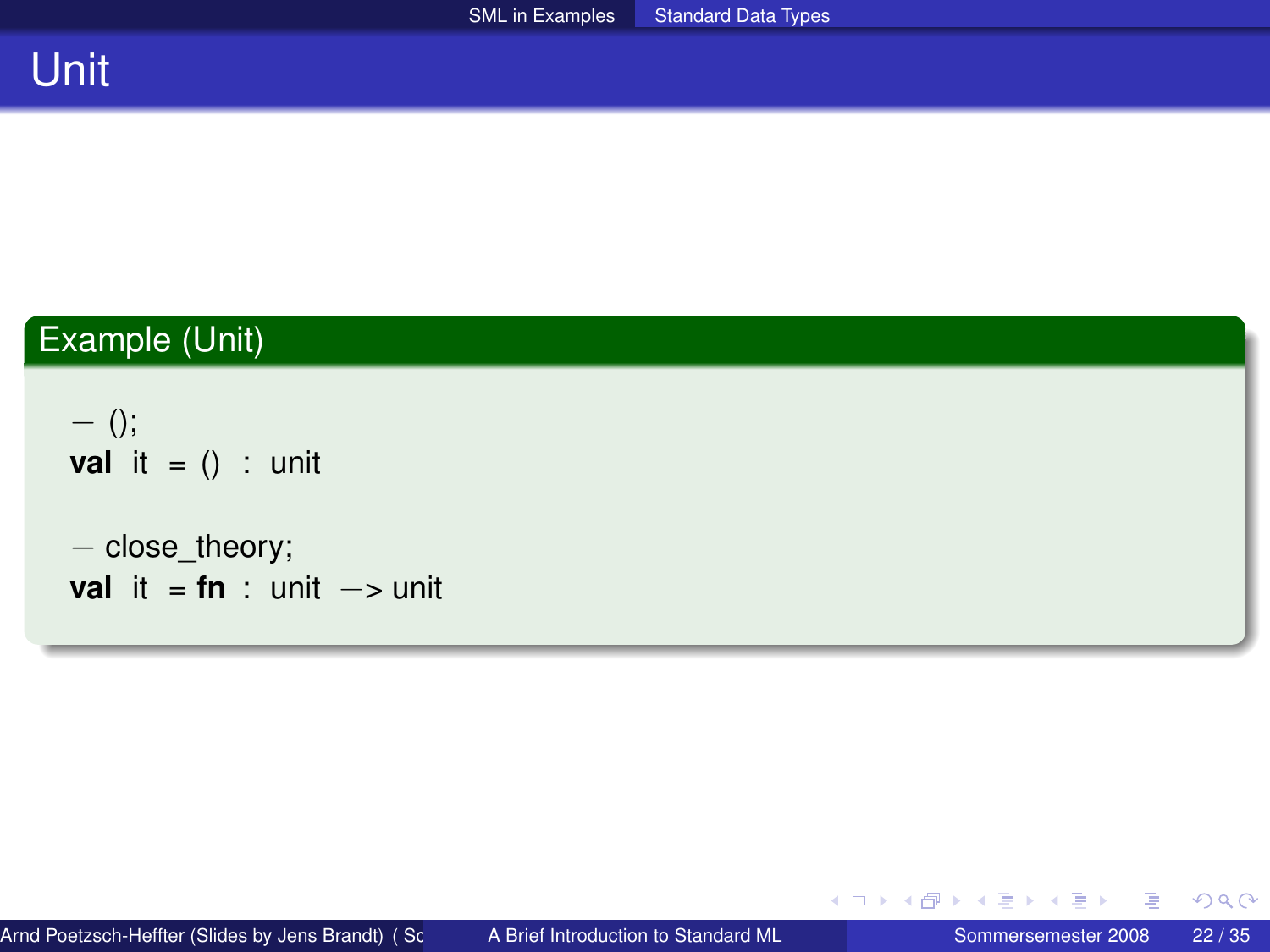### Character Strings

### Example (String Operations)

```
− "abc";
val it = "abc" : string
− chr;
val it = \tan : int \rightarrow string
− chr 97;
val it = "a" : string
```
メロトメ 御 トメ ミトメ ミト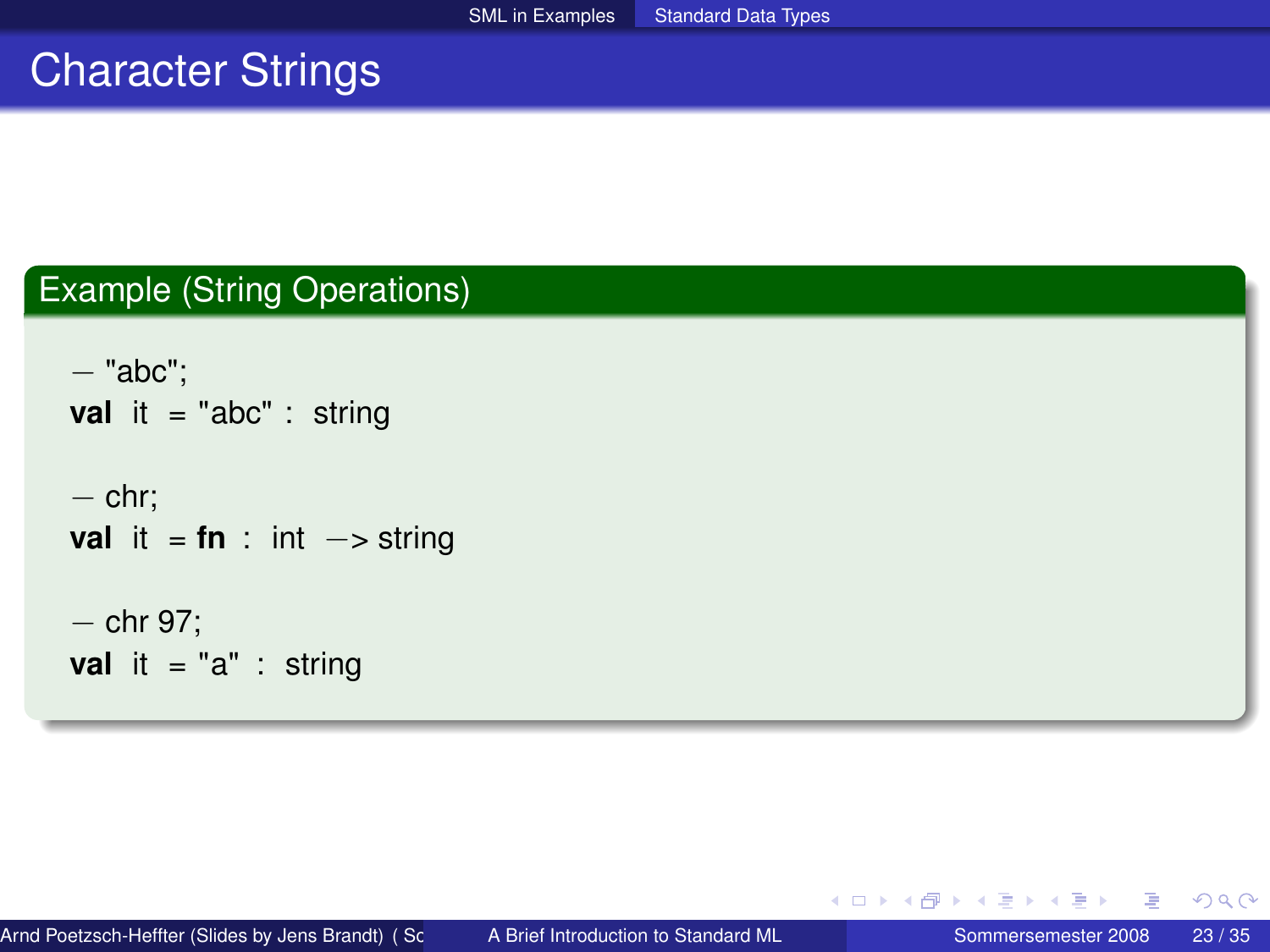### List Constructors

### Example (Empty Lists)

```
- null \vdotsval it = false : bool
- null [];
val it = true : bool
```
#### Example (Construction and Concatenation)

```
-9 :: l :
val it = [9,2,3,5] : int list
− [true, false ] @ [false,true ];
```

```
val it = [true, false, false, true]: bool list
```
 $QQ$ 

イロト イ母 トイヨ トイヨ トーヨ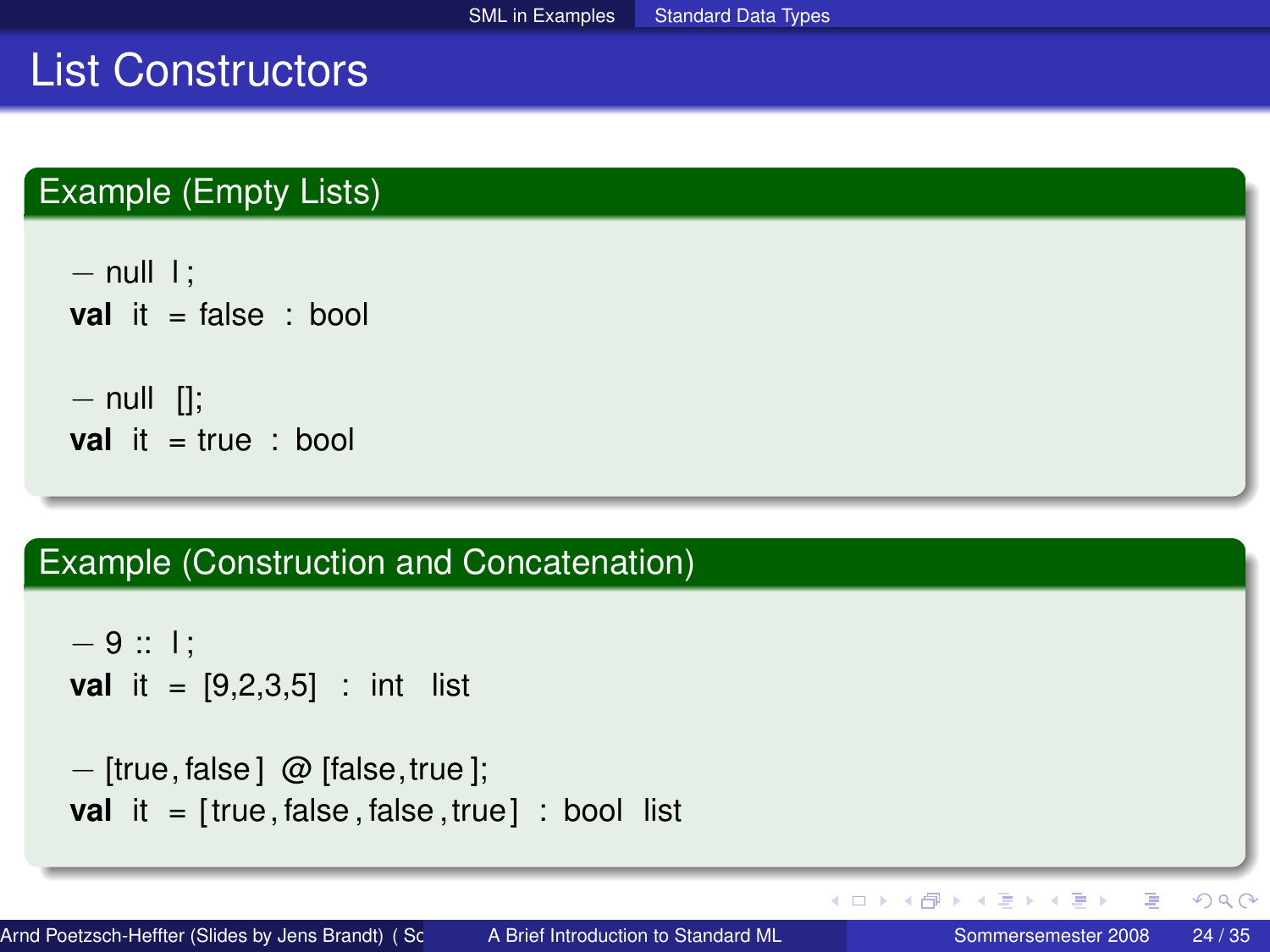# List Operations

### Example (Head and Tail)

```
− val l = [2,3,2+3];
val | = [2,3,5] : int list
− hd l;
val it = 2 : int
- tl l;
val it = [3,5] : int list
```
重

 $2Q$ 

イロト イ御 トイヨ トイヨ トー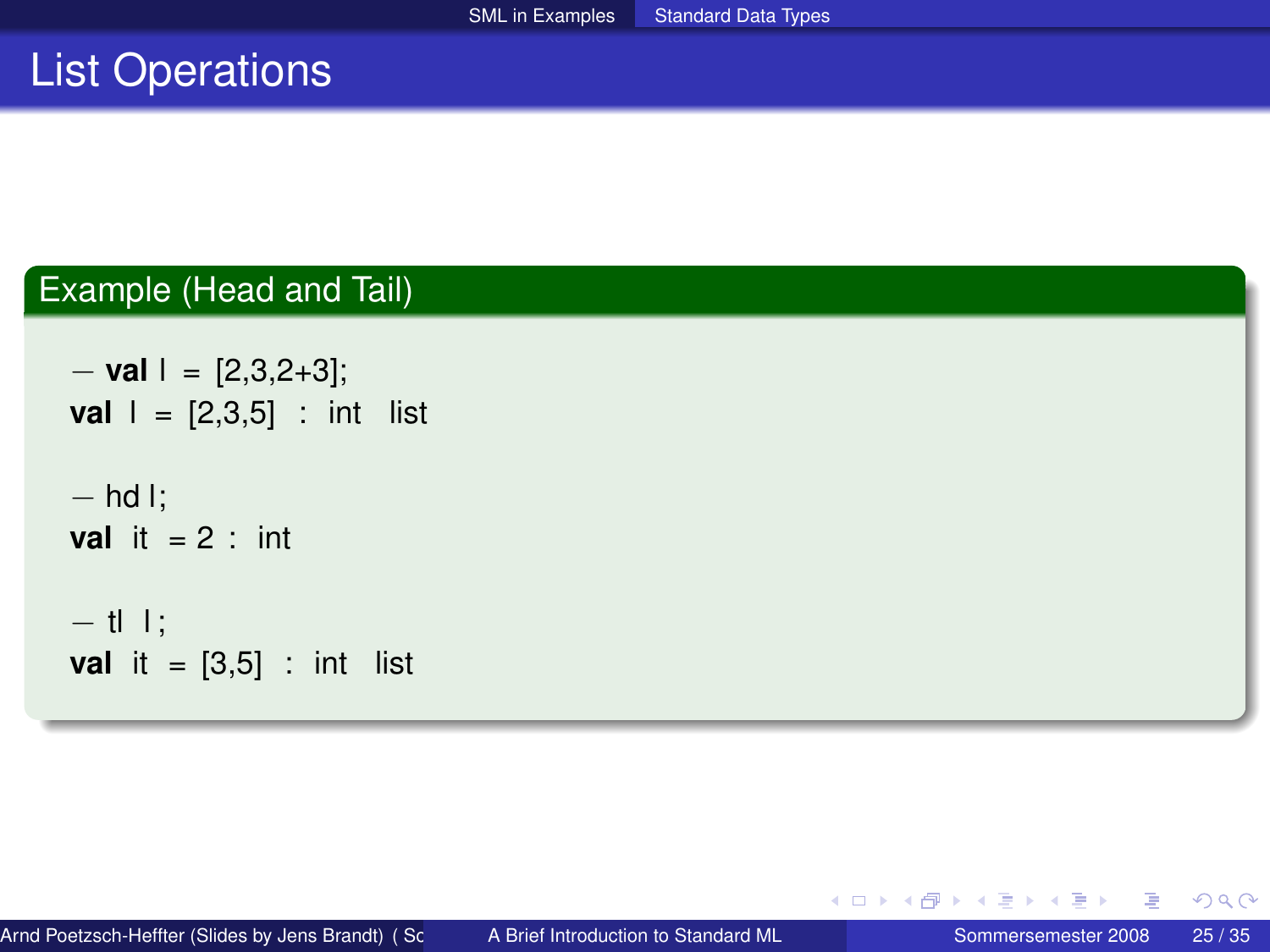### Pattern Matching

### Example (Pattern Matching and Lists)

− **fun** bigand [] = true  $bigand (h::t) = h$  **andalso** bigand t; **val** bigand = **fn** : bool list −> bool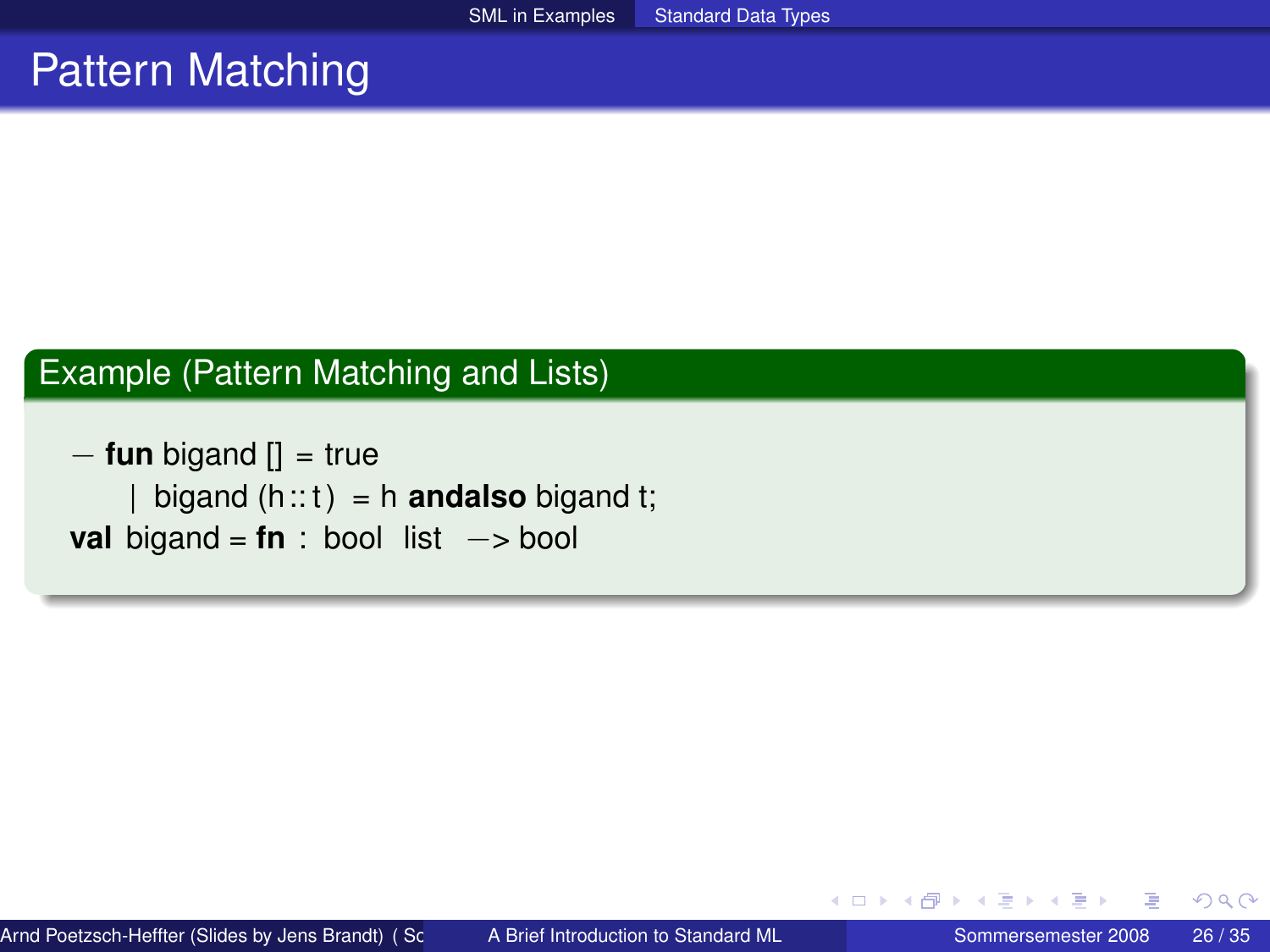

### Example (Pair Functions)

```
− val p = (2,3);
val p = (2,3) : int * int
− fst p;
val it = 2 : int
− snd p;
val it = 3 : int
```
目

 $2Q$ 

イロト イ部 トイモ トイモト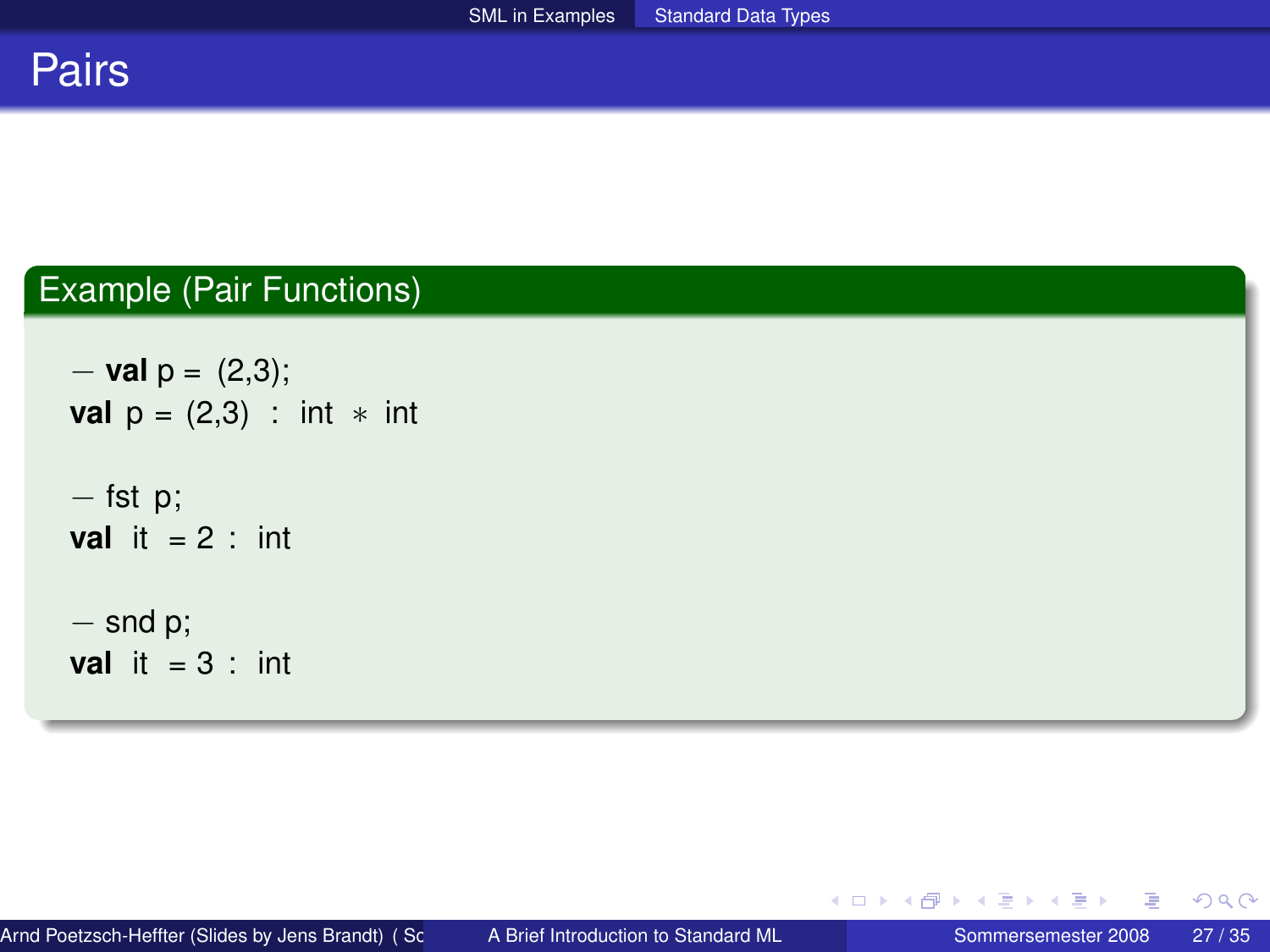### **Records**

### Example (Date Record)

```
val date = {day=4,month="february",year=1967}
```
: {day: int , month:string, year: int }

```
− val {day=d,month=m,year=y} = date;
val d = 4 \cdot int
val m = "february" : string
val y = 1967 : int
```

```
− #month date;
val it = "february" : string
```
イロト イ母 トイヨ トイヨト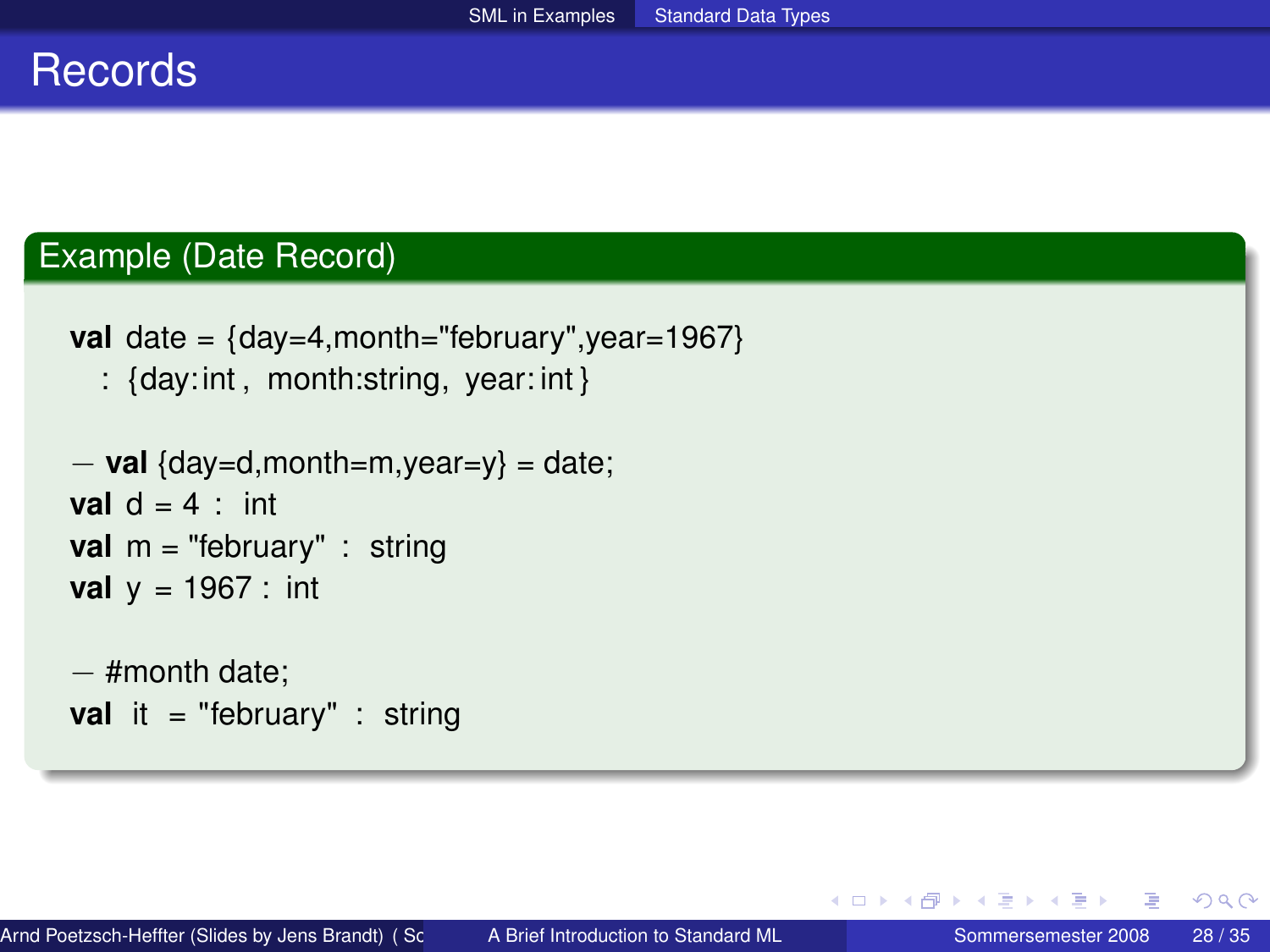# **Polymorphism**

#### Example (Head Function)

 $-$  hd [2,3]; **val** it  $= 2$  : int

```
− hd [true, false ];
val it = true : bool
```
#### Problem

*What is the type of hd? int list* −*> int or bool list* −*> bool*

重

<span id="page-28-0"></span> $2Q$ 

イロト イ部 トイモ トイモト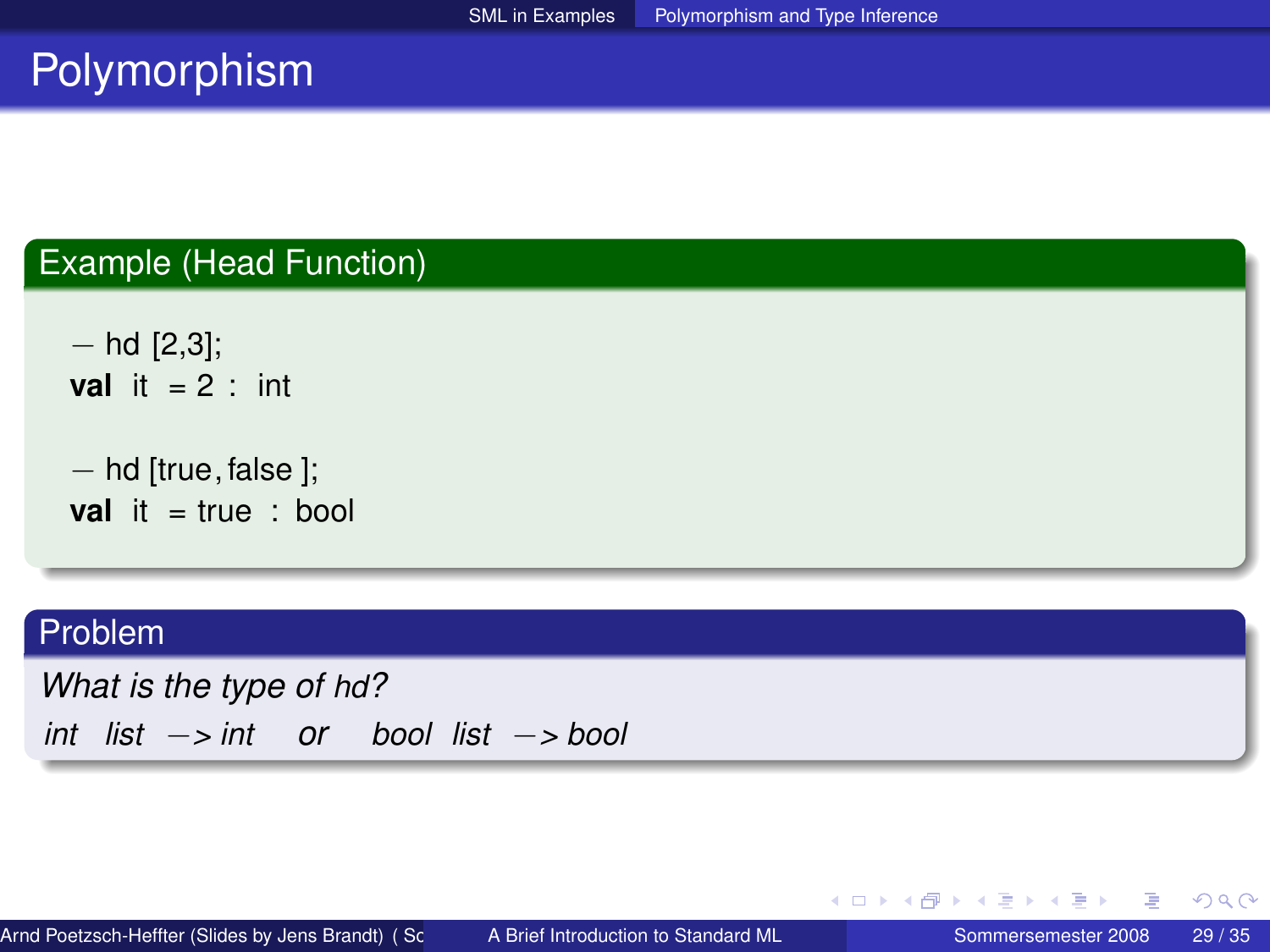# Polymorphism

#### Example (Type of Head Function)

− hd; **val** it = **fn** : 'a list −> 'a

### Example (Polymorphic Head Function)

- head function has both types
- $\bullet$  'a is a type variable.
- hd can have any type of the form  $\sigma$  list  $\rightarrow \sigma$ (where  $\sigma$  is an SML type)

イロト イ母 トイヨ トイヨト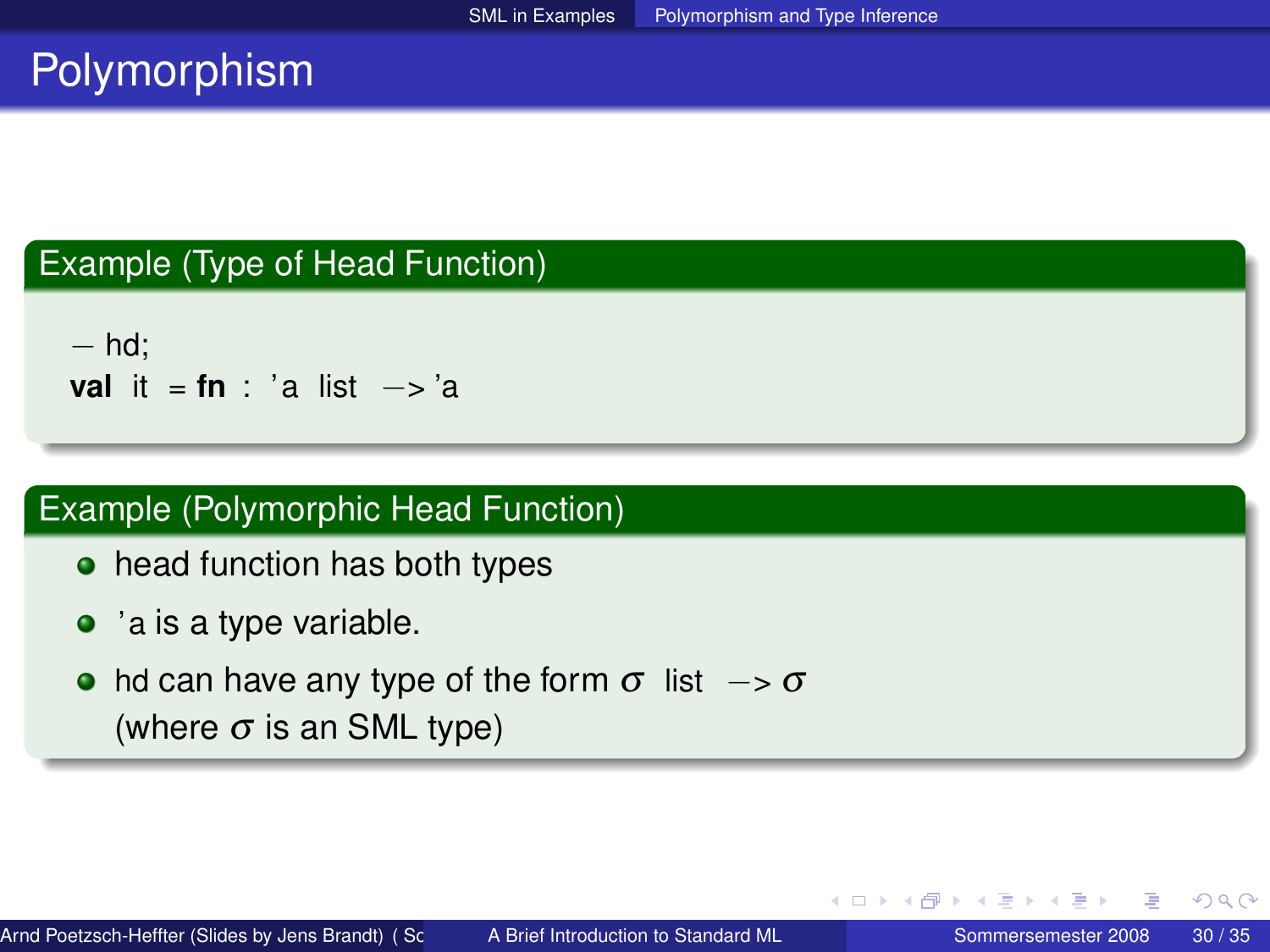# Type Inference

### Example (Mapping Function)

```
− fun map f l =
        if (nul 1)then []
          else f(hd I)::( map f (tl I));
val map = fn : ('a −> 'b) −> 'a list −> 'b list
− map (fn x=>0);
```

```
val it = \tan : 'a list \rightarrow int list
```
#### Fact (ML Type Inference)

*SML infers the most general type.*

∢ ロ ▶ ∢ 母 ▶ ∢ ヨ ▶ ∢ ヨ ▶ ...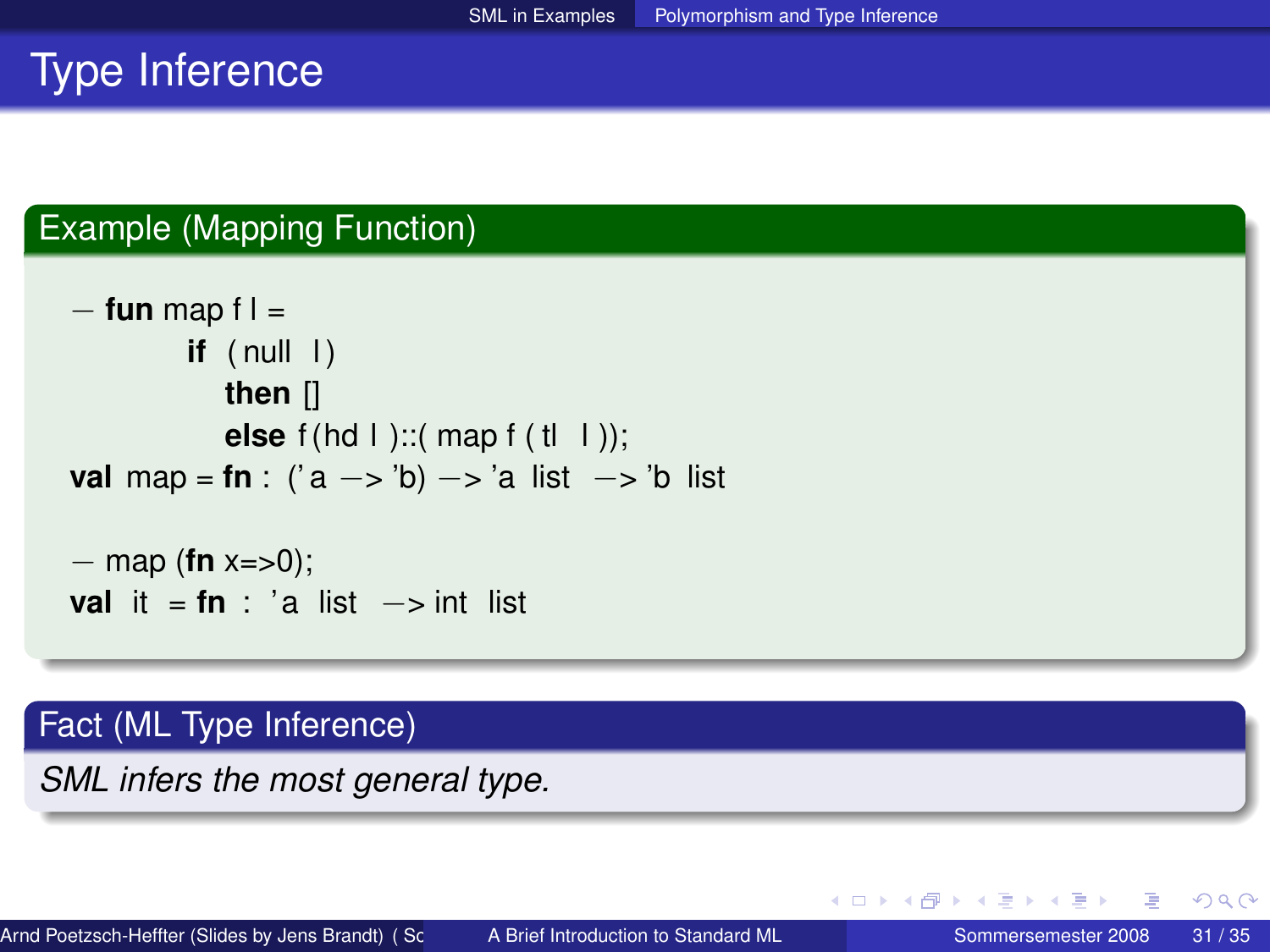### Standard List Operations

### Example (Mapping)

```
− fun map f [] = []
    | map f (h:: t) = f h :: map f t;
val ('a, 'b) map = fn : ('a −> 'b) −> 'a list −> 'b list
```
#### Example (Filtering)

\n
$$
\begin{aligned}\n -\text{fun filter } P [] &= [] \\
 | & \text{filter } P \text{ (h::t)} = \text{if } P \text{ h then h:: filter } P \text{ t} \\
 \text{else filter } P \text{ t}; \\
 \text{val 'a filter } &= \text{fn : ('a -> bool)} -> \text{'a list } -> \text{'a list}\n \end{aligned}
$$
\n

 $2Q$ 

イロト イ部ト イヨト イヨト 一番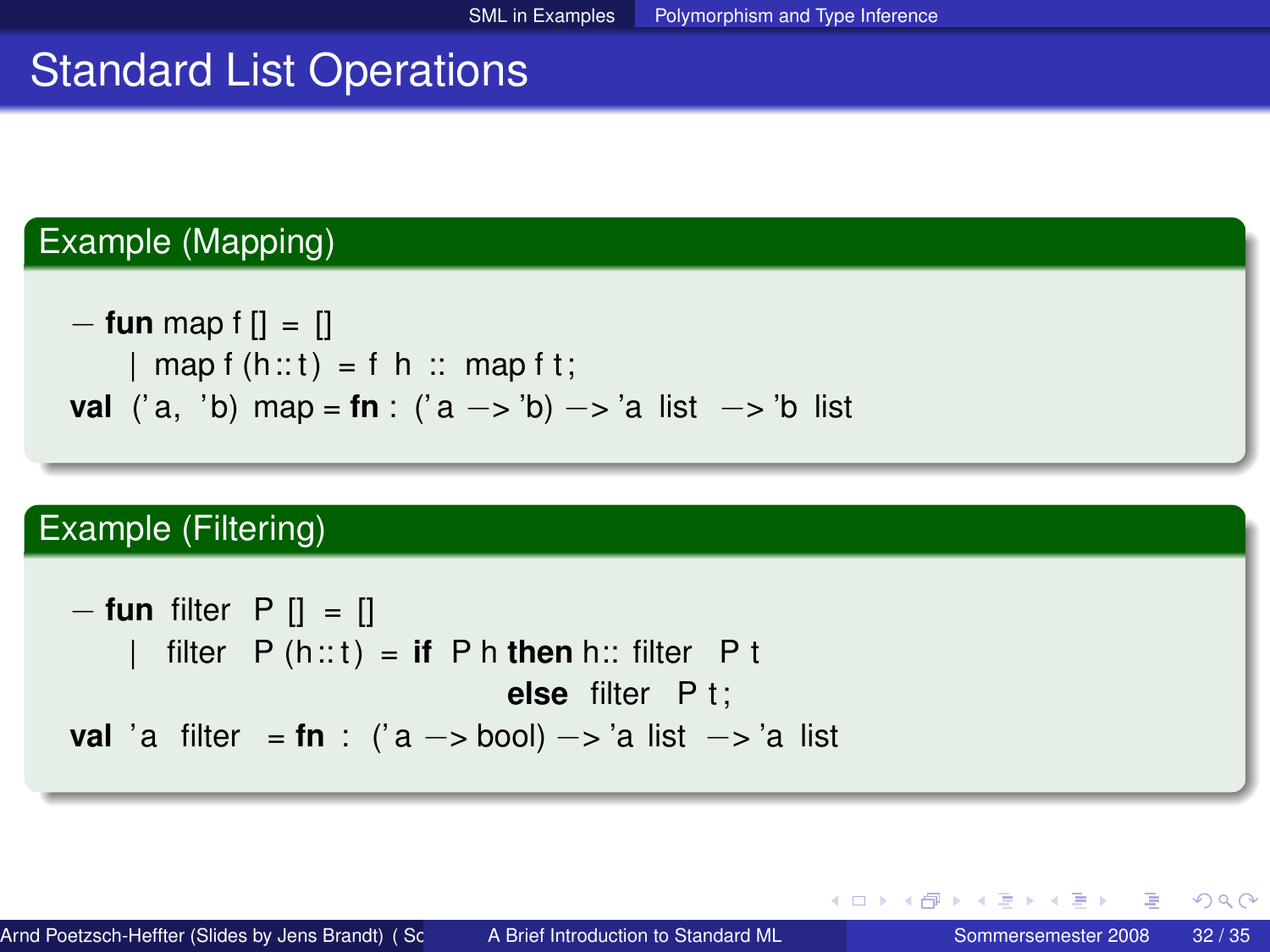### Type Inference

### Example (Function Composition)

− **fun** comp f g x = f(g x ); **val** comp = **fn**:('a −> 'b) −> ('c −> 'a) −> 'c −> 'b

− comp null (map (**fn** y=> y+1)); **val** it =  $f_n$  : int list  $\rightarrow$  bool

 $\leftarrow$   $\equiv$ 

**∢ロ ▶ ∢ 母 ▶ ∢ ヨ ▶**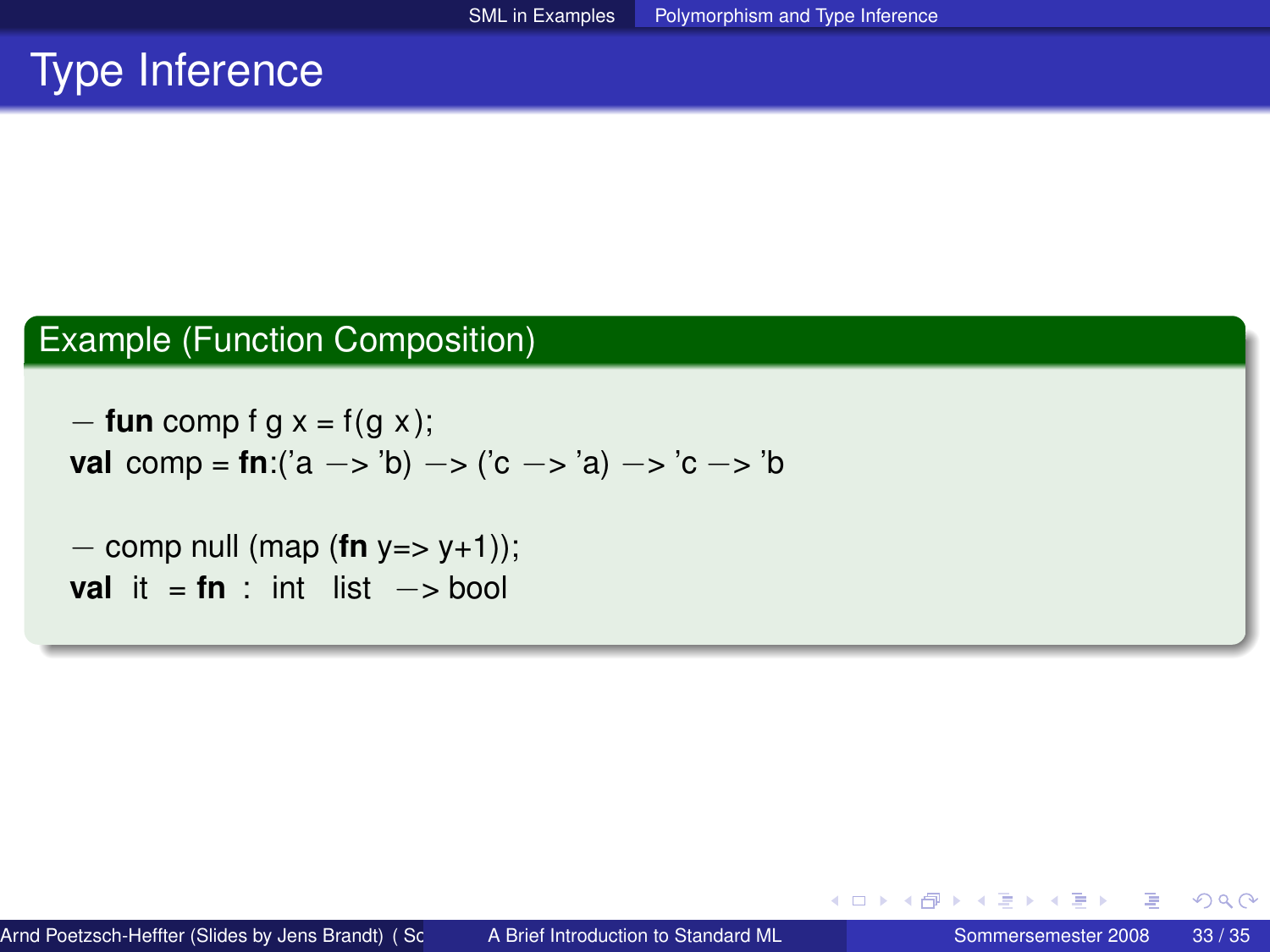# Some System Functions

#### Example (Load a file called file .sml)

```
− use;
val it = \mathbf{f} \cdot \mathbf{n} : string \rightarrow unit
− use " file .sml";
[opening file .sml]
 ...
```
### Key Commands

- $\bullet$  terminate the session:  $\lt C$ trl $> D$
- $\bullet$  interrupt:  $\lt C$ trl $> C$

<span id="page-33-0"></span>∢ ロ ▶ ∢ 御 ▶ ∢ 重 ▶ ∢ 重 ▶